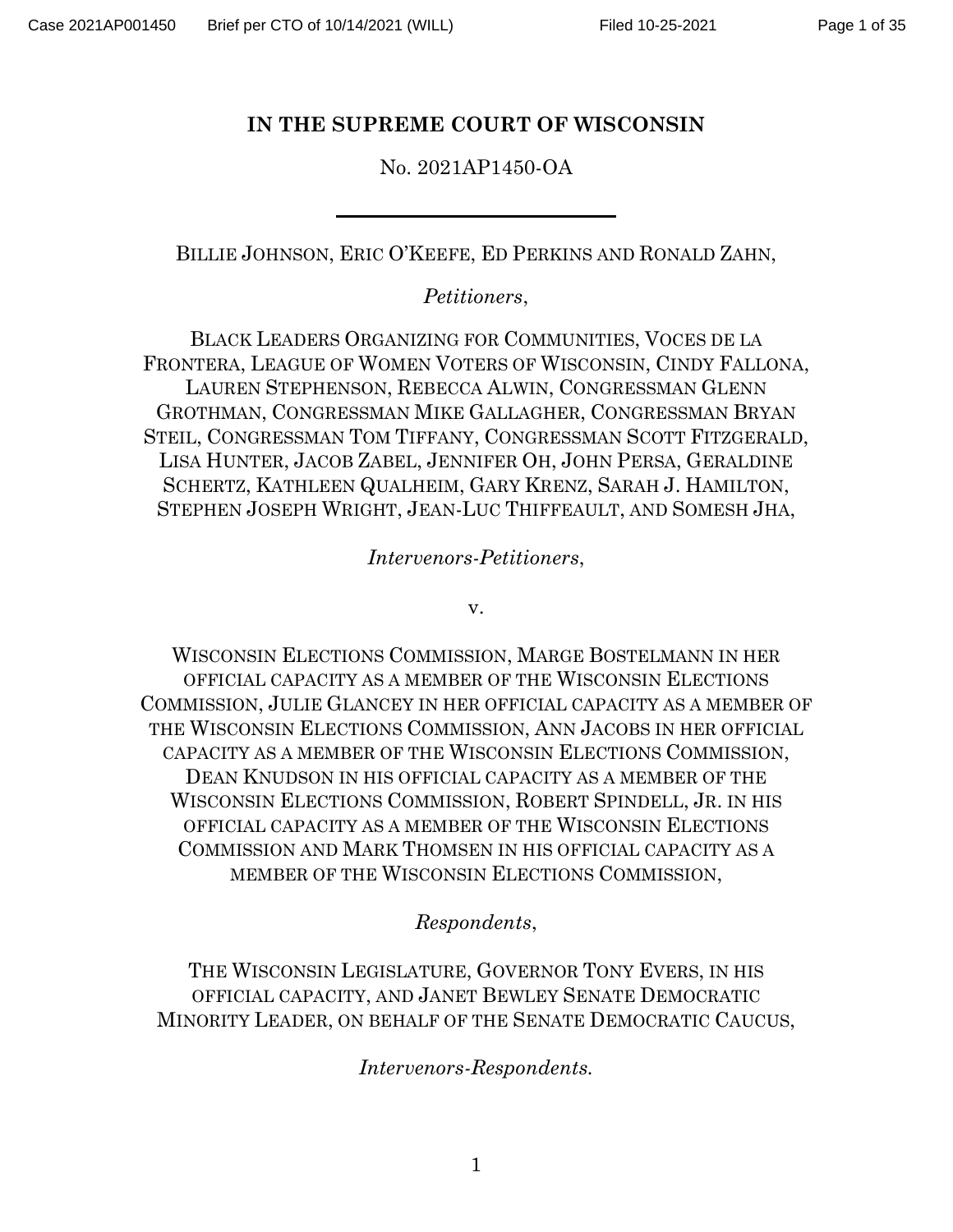# **PETITIONERS' BRIEF IN RESPONSE TO THE COURT'S OCTOBER 14, 2021 QUESTIONS**

WISCONSIN INSTITUTE FOR LAW & LIBERTY, INC.

Richard M. Esenberg (WI Bar No. 1005622) Anthony F. LoCoco (WI Bar No. 1101773) Lucas T. Vebber (WI Bar No. 1067543) 330 East Kilbourn Avenue, Suite 725 Milwaukee, Wisconsin 53202-3141 Phone: (414) 727-9455 Fax: (414) 727-6385 Rick@will-law.org ALoCoco@will-law.org Lucas@will-law.org

*Attorneys for Petitioners*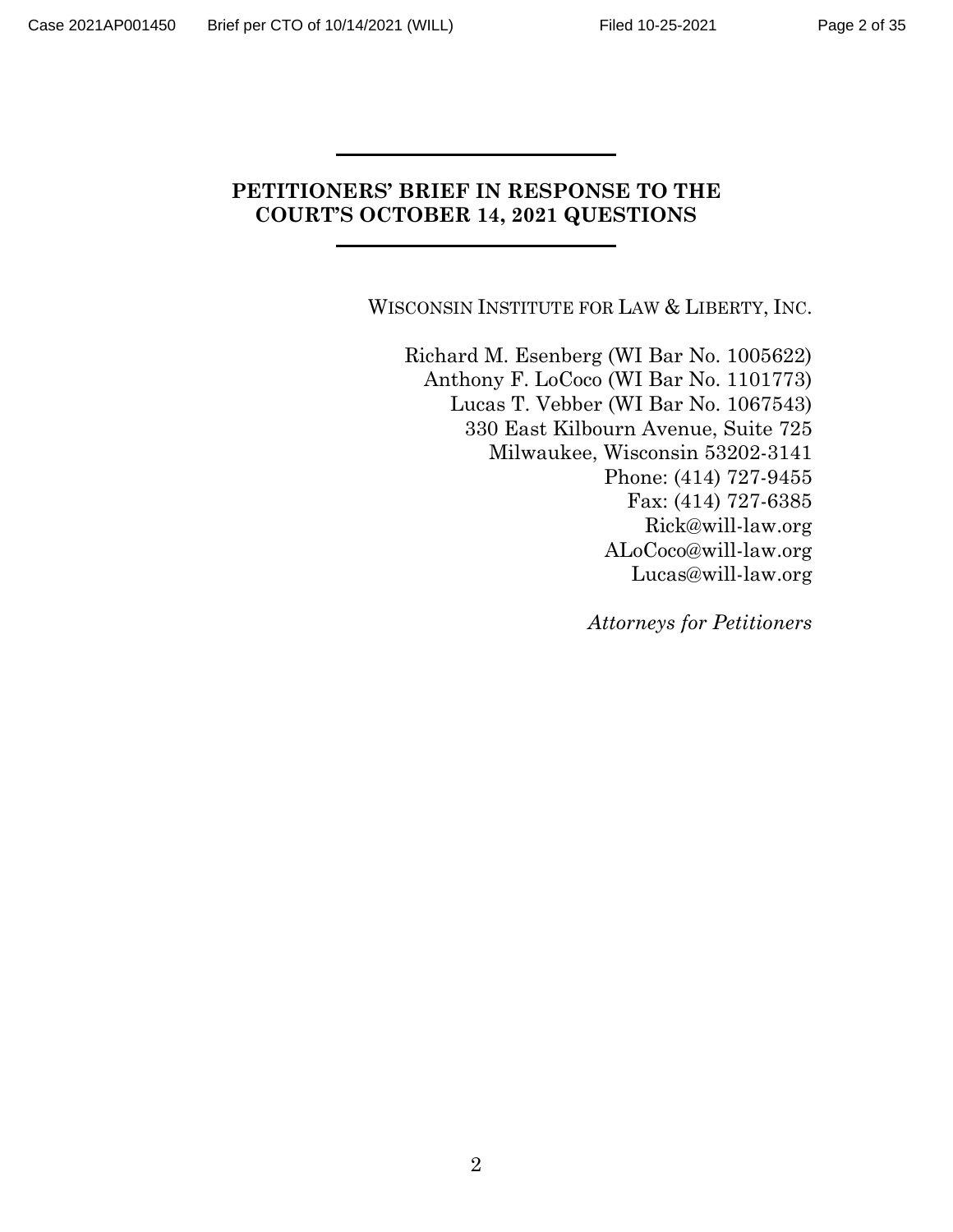# **TABLE OF CONTENTS**

| L                              | First question: Under the relevant state and federal laws, what<br>factors should the Court consider in evaluating or creating new |
|--------------------------------|------------------------------------------------------------------------------------------------------------------------------------|
| $a_{\cdot}$                    |                                                                                                                                    |
| $\dot{i}$ .                    |                                                                                                                                    |
| u.                             |                                                                                                                                    |
| iii.                           |                                                                                                                                    |
| iv.                            |                                                                                                                                    |
| b.                             | Other traditional redistricting factors that should be considered                                                                  |
| $\dot{i}$ .                    |                                                                                                                                    |
| $\overline{u}$ .               |                                                                                                                                    |
| $\overline{\iota\iota\iota}$ . | Respecting the requirements of the Voting Rights Act19                                                                             |
| $\Pi$ .                        | Second question: The petitioners ask us to modify existing<br>maps using a "least change" approach. Should we do so, and if not,   |
| Ш.                             | Third question: Is the partisan makeup of districts a valid<br>factor for us to consider in evaluating or creating new maps?28     |
| IV.                            | Fourth question: As we evaluate or create new maps, what<br>litigation process should we use to determine a constitutional         |
|                                |                                                                                                                                    |
|                                |                                                                                                                                    |
|                                |                                                                                                                                    |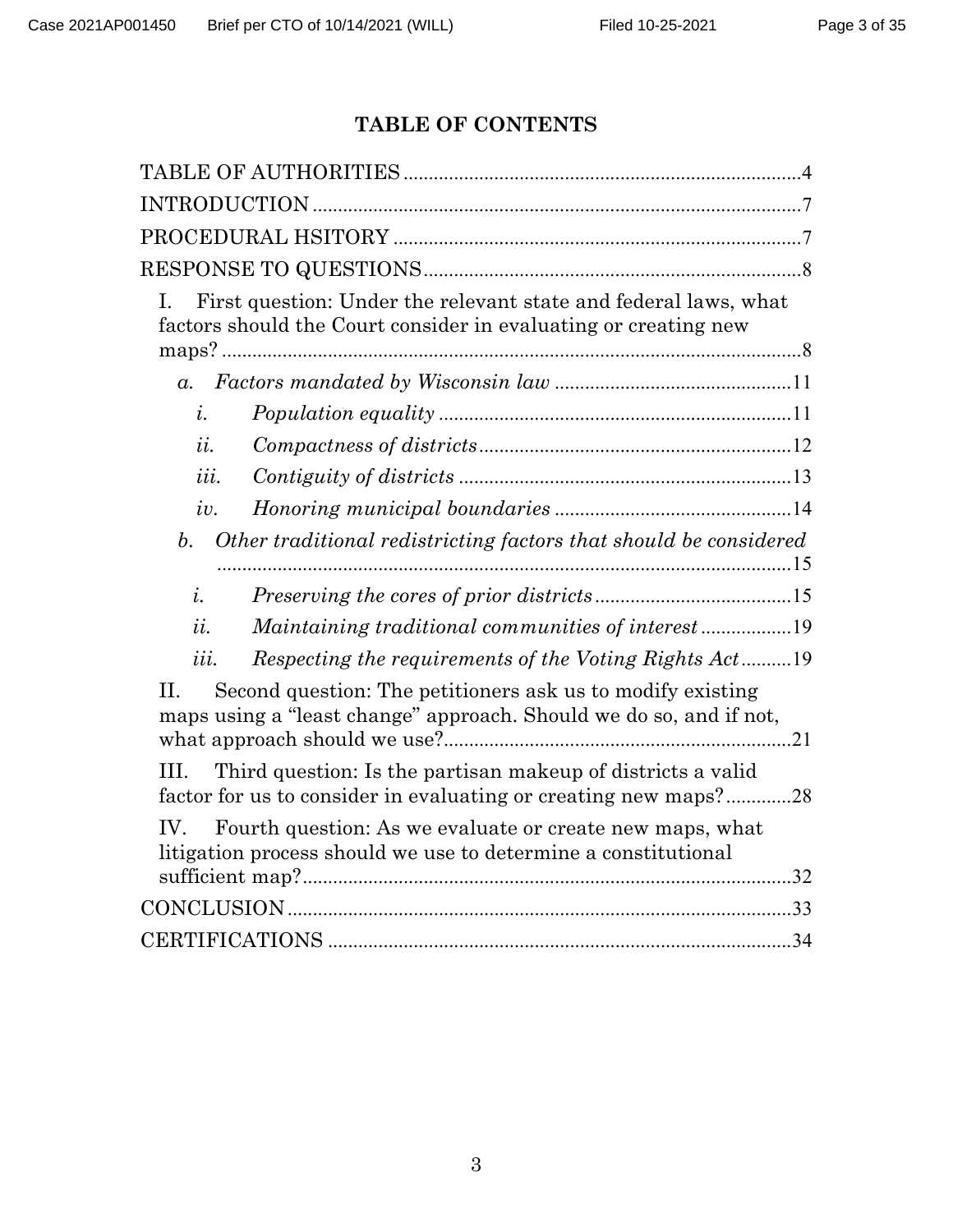# **TABLE OF AUTHORITIES**

# <span id="page-3-0"></span>**Cases**

| Abrams v. Johnson, 521 U.S. 74, 117 S.Ct. 1925, 138 L.Ed.2d 285                                                                                  |
|--------------------------------------------------------------------------------------------------------------------------------------------------|
| Baldus v. Members of Wisconsin Government Accountability Board, 849                                                                              |
| <i>Baumgart v. Wendelberger, No.</i> 01-C-0121, 2002 WL 34127471, at (E.D.<br>Wis. May 30, 2002), amended, No. 01-C-0121, 2002 WL 34127473 (E.D. |
| Brnovich v. Democratic National Committee, 141 S.Ct. 2321, 210                                                                                   |
| <i>Brown v. Thomson, 462 U.S. 835, 842, 103 S. Ct. 2690, 77 L.Ed.2d 214</i>                                                                      |
| <i>Funk v. Wollin Silo &amp; Equip., Inc., 148 Wis. 2d 59, 435 N.W.2d 244</i>                                                                    |
| Gaffney v. Cummings, 412 U.S. 735, 93 S.Ct. 2321, 37 L.Ed.2d 298                                                                                 |
| Gill v. Whitford, 138 S. Ct. 1916, 201 L. Ed. 2d 313 (2018)                                                                                      |
| Harris v. Arizona Indep. Redistricting Comm'n, 578 U.S. 253, 136 S.                                                                              |
|                                                                                                                                                  |
| In re Colorado General Assembly, 332 P.3d 108 (Colo. 2011)  20                                                                                   |
| Jensen v. Wisconsin Elections Bd., 2002 WI 13, 249 Wis. 2d 706, 639                                                                              |
| <i>Karcher v. Daggett, 462 U.S. 725, 103 S.Ct. 2653, 77 L.Ed.2d 133 (1983)</i>                                                                   |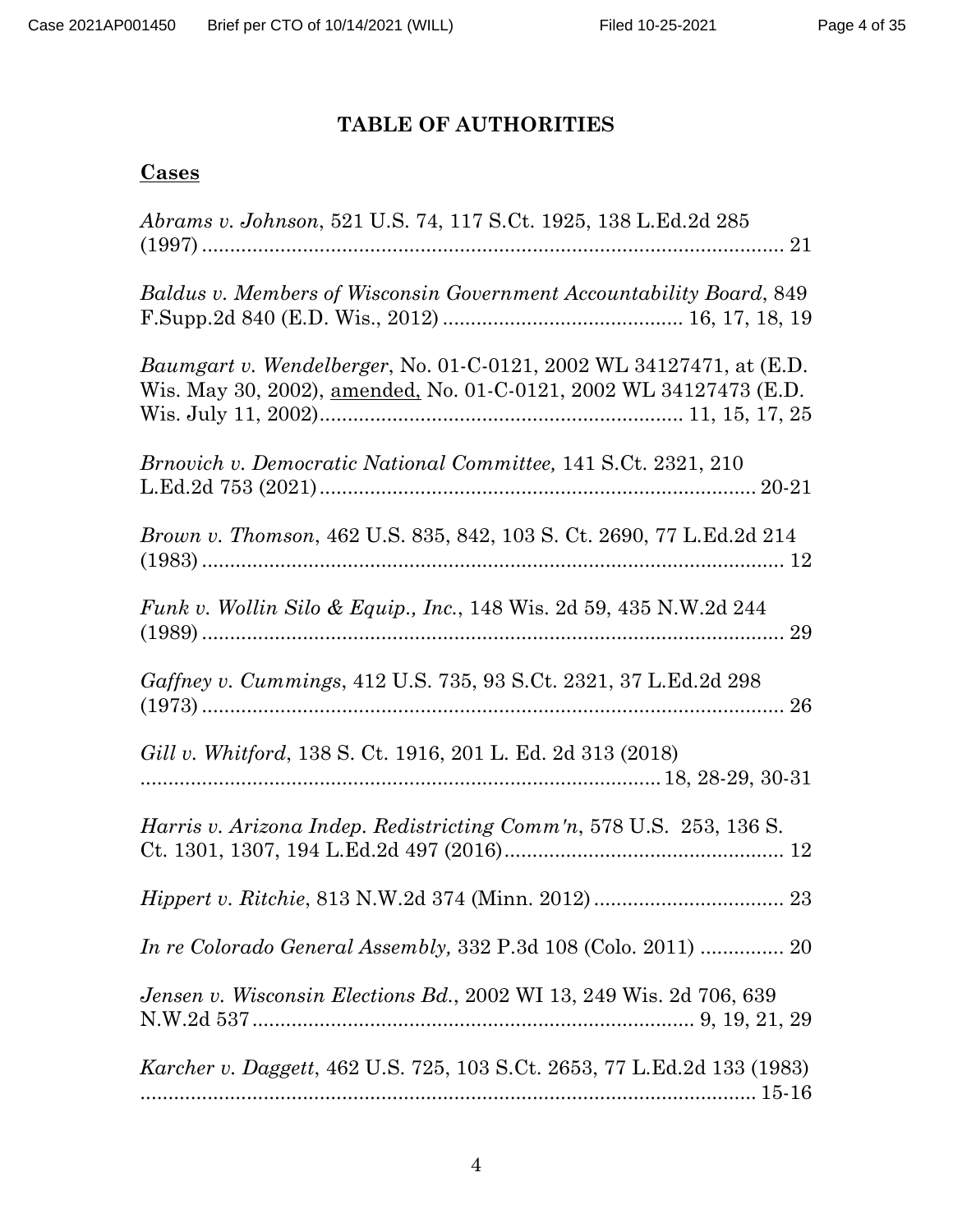| <i>People ex rel Scott v. Grivetti,</i> 50 Ill.2d 156, 277 N.E.2d 881 (1971) 13 |
|---------------------------------------------------------------------------------|
| <i>Prosser v. Elections Board, 793 F. Supp. 859, 863-865 (E.D. Wis., 1992)</i>  |
| Reynold v. Sims, 377 U.S. 533, 84 S.Ct. 1362, 12 L.Ed.2d 506 (1964)             |
| Rucho v. Common Cause, 139 S. Ct. 2484, 204 L. Ed. 2d 931 (2019)                |
| Shaw v. Reno, 509 U.S. 630, 113 S.Ct. 2816, 125 L.Ed.2d 511 (1993) . 14         |
| State ex rel. Lamb v. Cunningham, 83 Wis. 90, 148, 53 N.W. 35 (1892)            |
| State ex rel. Reynolds v. Zimmerman, 22 Wis. 2d 544, 126 N.W.2d 551             |
| Stenger v. Kellett, No. 4:11CV2230 TIA, 2012 WL 601017 (E.D. Mo.                |
| Tennant v. Jefferson Cty. Comm'n, 567 U.S. 758, 133 S.Ct. 3, 183                |
| <i>Thornburg v. Gingles, 478 U.S. 30, 106 S.Ct. 2752, 92 L.Ed.2d 25 (1986)</i>  |
| Upham v. Seamon, 456 U.S. 37, 102 S.Ct. 1518, 71 L.Ed.2d 725 (1982)             |
| Wesberry v. Sanders, 376 U.S. 1, 84 S. Ct. 526, 11 L.Ed.2d 481 (1964)           |
| White v. Weiser, 412 U.S. 783, 93 S.Ct. 2348, 37 L.Ed. 335 (1973) 22            |
|                                                                                 |
| <i>Wisconsin State AFL-CIO v. Elections Bd.</i> , 543 F. Supp. 630 (E.D. Wis.,  |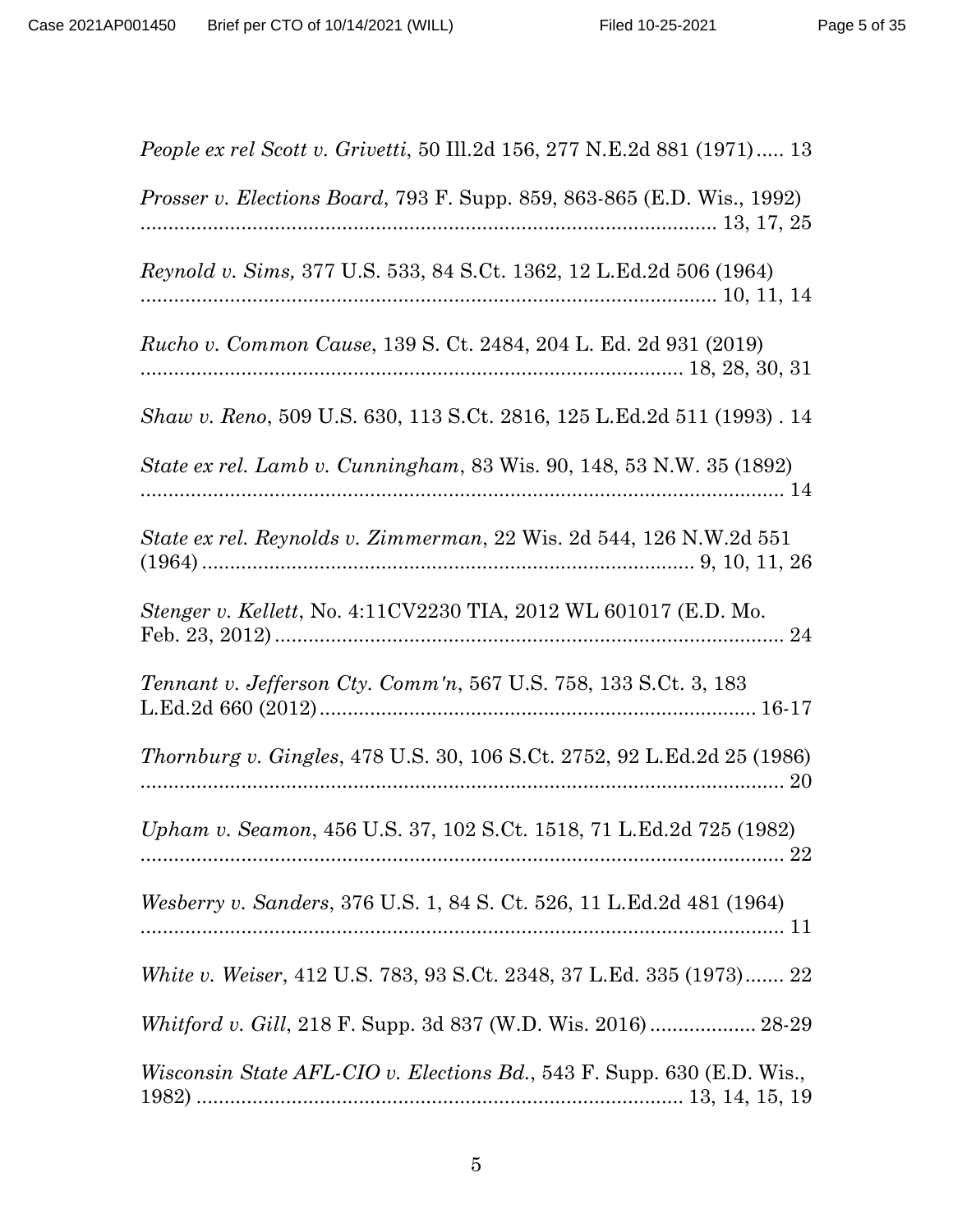| Zivotofsky v. Clinton, 566 U.S. 189, 132 S.Ct. 1421, 182 L.Ed.2d 423 |  |
|----------------------------------------------------------------------|--|
| Constitutions                                                        |  |
|                                                                      |  |
|                                                                      |  |
|                                                                      |  |
|                                                                      |  |
|                                                                      |  |
|                                                                      |  |

# **Other Authority**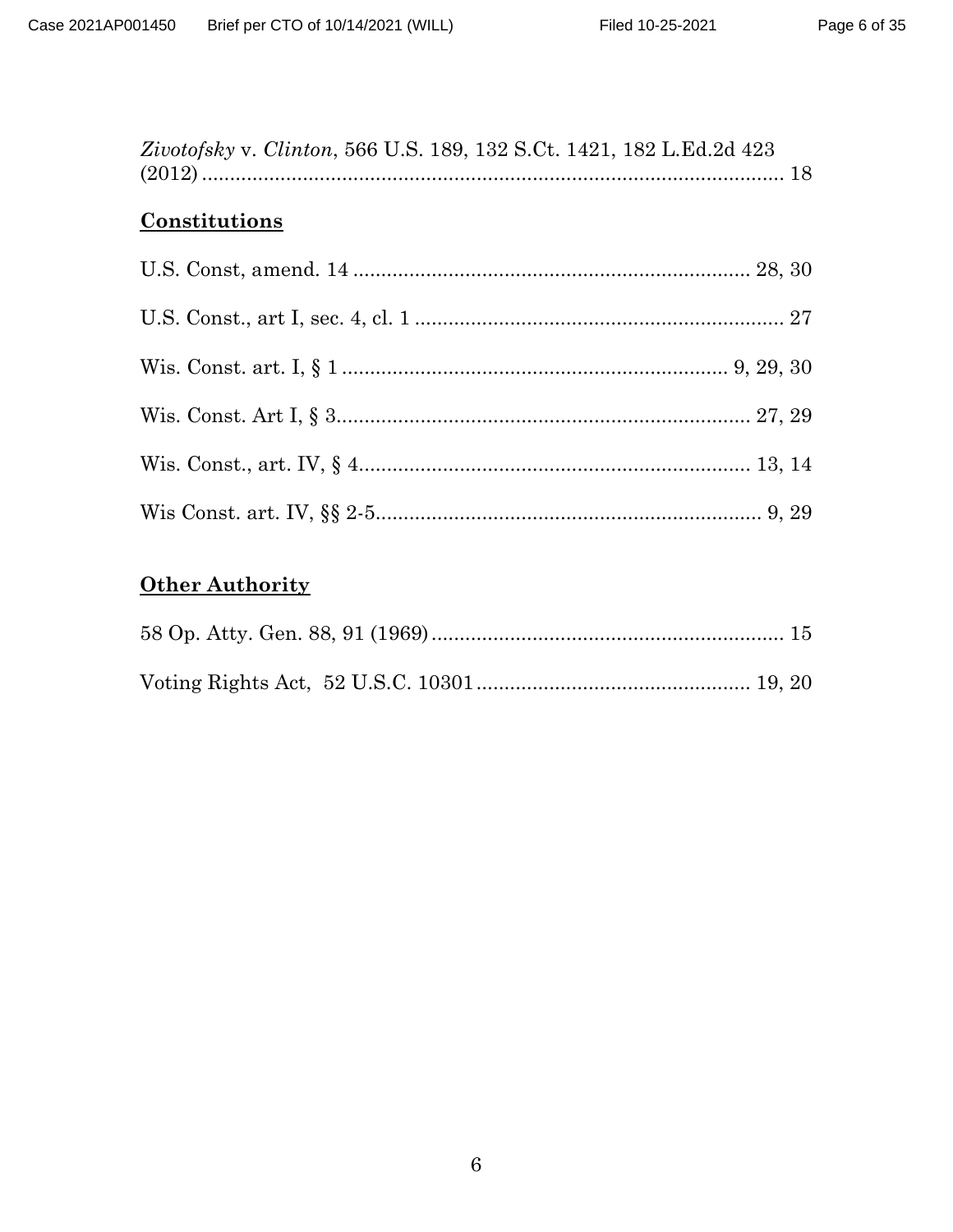#### **INTRODUCTION**

<span id="page-6-0"></span>This litigation represents a challenge to Wisconsin's decade-old legislative and congressional district maps. In light of the results of most recent census, these districts no longer meet constitutional muster. They are no longer of equal population. Petitioners brought this action to ensure that , in the event the political branches cannot adopt a plan or fail to adopt one that is adequate, the Court is in a position to provide constitutionally required relief.

As this litigation moves forward, this Court has sought input from all parties regarding questions of law and procedural matters. Petitioners file this brief in response to the Court's second October 14, 2021 Order requesting responses to four specific questions. Those questions, and Petitioners' responses, are all set forth herein.

#### **PROCEDURAL HISTORY**

<span id="page-6-1"></span>The procedural history of this case is relatively straightforward. Petitioners filed a Petition for an Original Action with this Court on August 23, 2021. Approximately a month later, on September 22, 2021, this Court granted that Petition and took jurisdiction of this matter.

Following that, a number of parties sought to intervene in this matter. As counsel for the Petitioners made clear in a related rule proceeding last January, redistricting litigation involves a multiplicity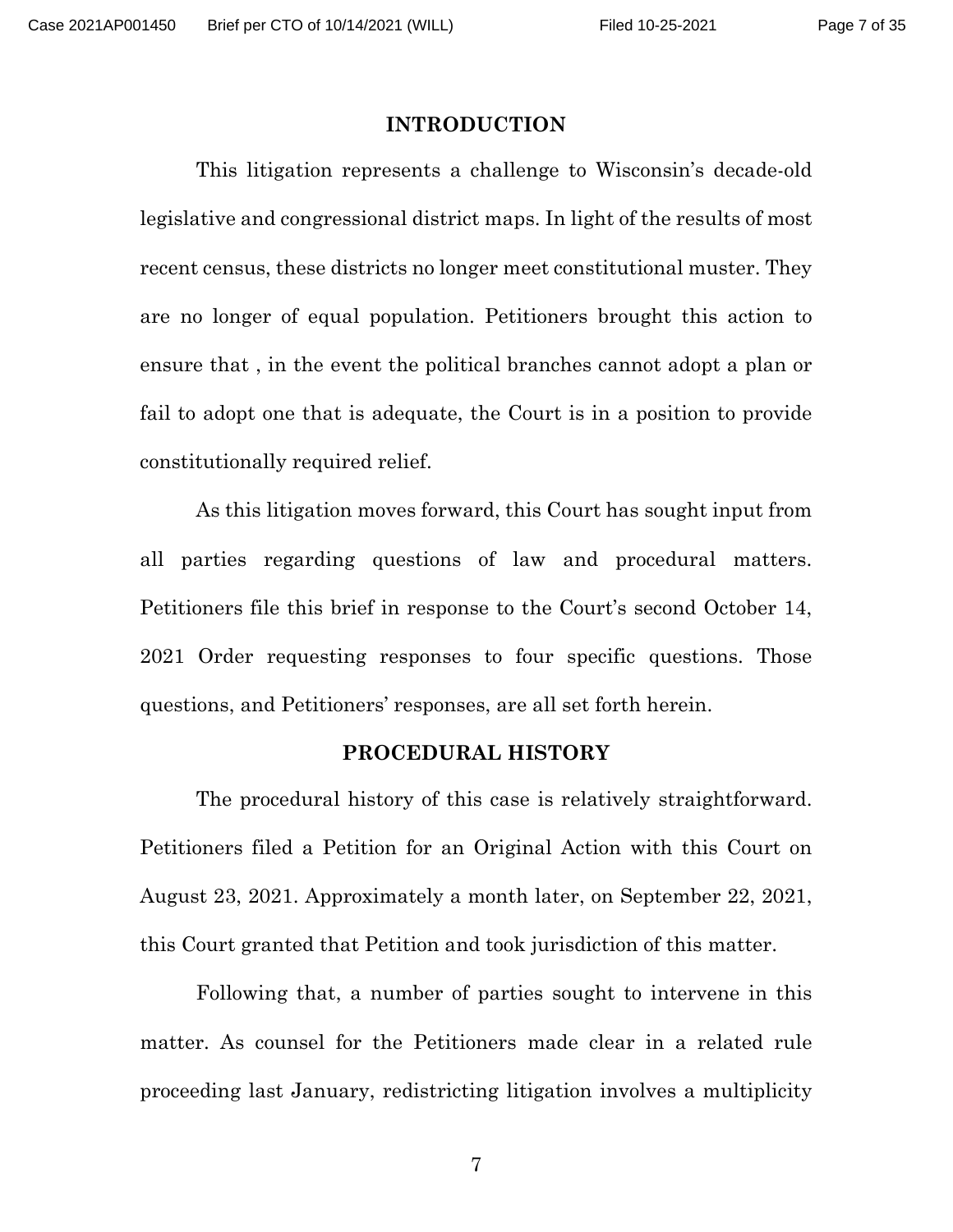of interests and intervention should be liberally granted. Petitioners did not object to these intervenors. This Court granted several motions to intervene, and, on October 14, 2021, it ordered the Petitioners and Intervenor-Petitioners to submit an Omnibus Amended Petition collecting all of the claims made by all petitioners in this matter. Also on October 14, 2021, the Court ordered all parties to answer a series of questions. The Omnibus Amended Petition was filed on October 21, 2021. This brief addresses the Court's four questions.

#### **RESPONSE TO QUESTIONS**

<span id="page-7-0"></span>The Court has asked the parties to respond to four questions relating to: (1) the relevant factors for redistricting, (2) whether this Court should adopt a "least changes" approach as advocated by the Petitioners, (3) whether this Court should consider a claim of so-called "partisan gerrymandering", and (4) what litigation process should be in place for this matter. The Petitioners repeat each of the Court's questions as a section heading below, and then answer the question thereafter.

# <span id="page-7-1"></span>**I. First question: Under the relevant state and federal laws, what factors should the Court consider in evaluating or creating new maps?**

To begin, there is no question that the Congressional and state legislative districts that currently exist are no longer constitutional because they are no longer sufficiently in equal in population. *See* pp. 8-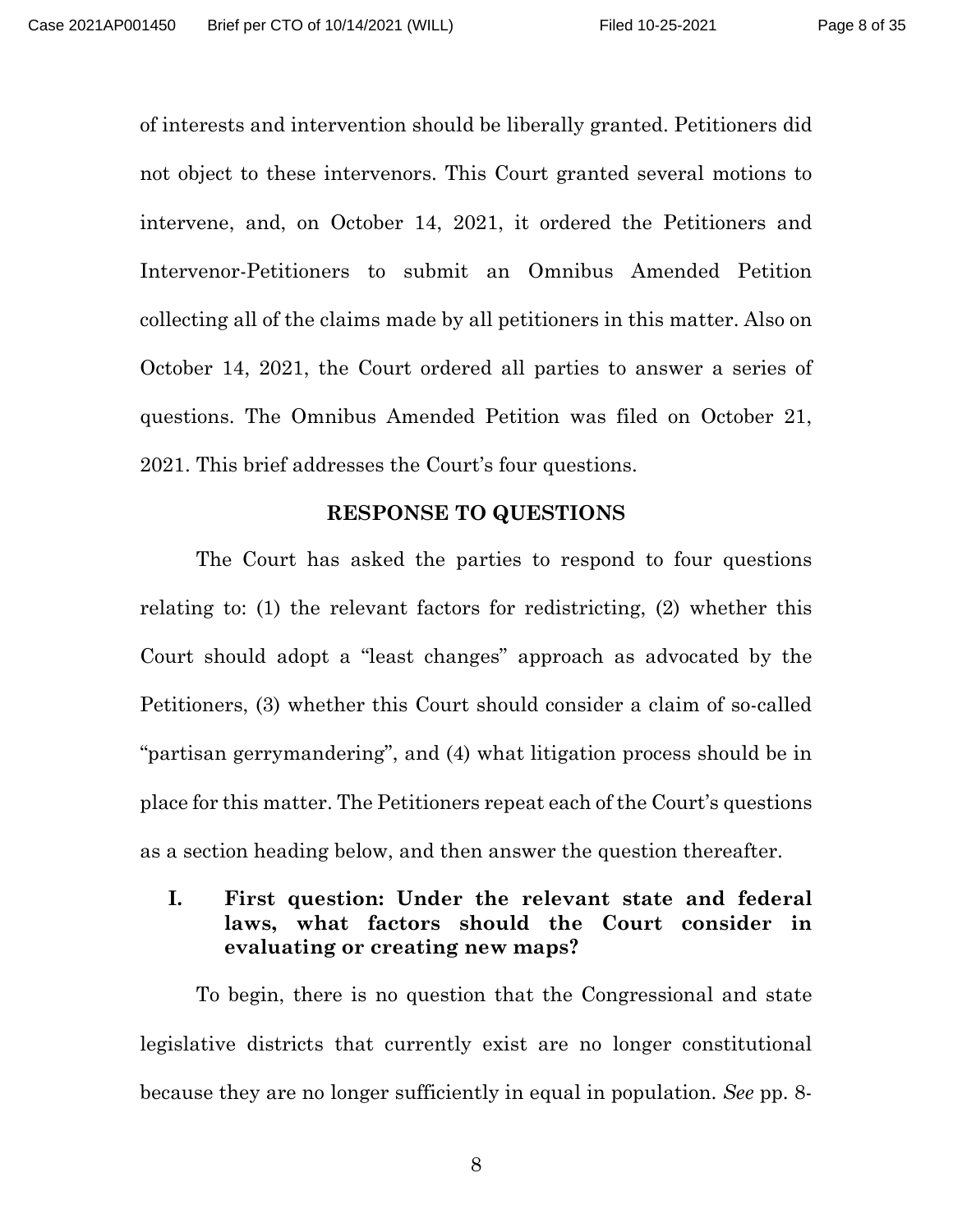10, *infra*. With respect to the specific factors to be considered, this Court previously noted in *Jensen v. Wisconsin Elections Bd.*, 2002 WI 13, ¶ 6, n.3, 249 Wis. 2d 706, 639 N.W.2d 537,that the Wisconsin Constitution sets forth standards for redistricting in art. I,  $\S$  1 and art. IV,  $\S$  2[–5.](https://1.next.westlaw.com/Link/Document/FullText?findType=L&pubNum=1000260&cite=WICNART4S5&originatingDoc=I0e27e701ff2111d99439b076ef9ec4de&refType=LQ&originationContext=document&transitionType=DocumentItem&ppcid=565b042706864b53a3faab62b9ae3a82&contextData=(sc.Search)) This Court, however, has not yet had many opportunities to apply those standards except in *State ex rel. Reynolds v. Zimmerman*, 22 Wis. 2d 544, 126 N.W.2d 551 (1964).

With respect to those standards based on the equal protection guarantee imposed by Article I, section 1, this Court normally applies the standards set by the United States' Supreme Court's interpretations of federal equal protection guarantees although there are circumstances in which it would be free to adopt a differing standard. In assessing the constitutionality of existing maps, even if there were potential differences between federal and state constitutional requirements, they would not matter. Everyone agrees that the existing maps are unconstitutional under either the federal or state constitutions. They must be redrawn. This case is about remedy.

Because the constitutional requisites for new maps do not likely differ under either the state or federal constitution, the Petitioners will discuss the relevant factors as set forth directly in the Wisconsin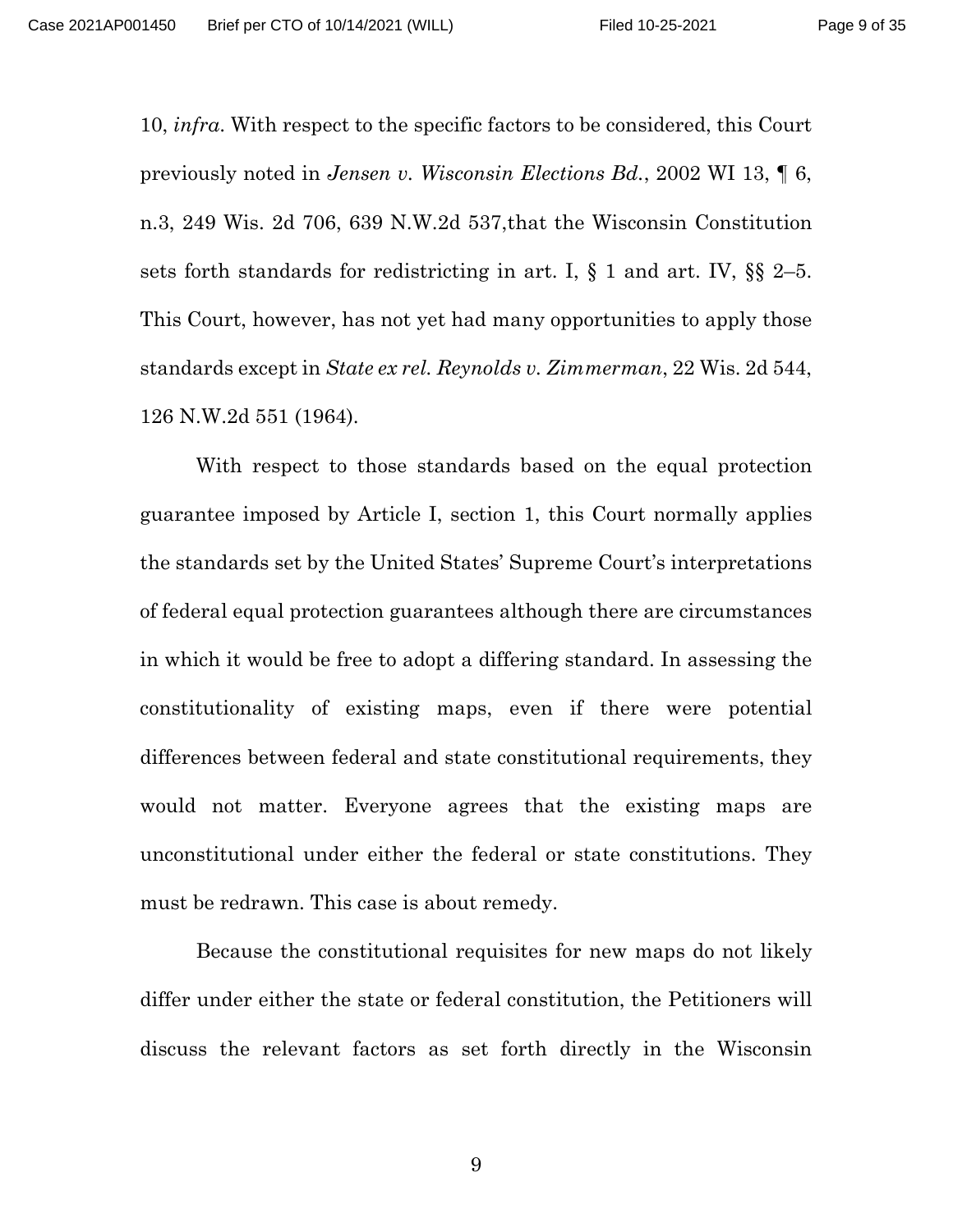Constitution, in *Reynolds v. Zimmerman*,<sup>[1](#page-9-0)</sup> and in federal cases applying federal redistricting principles all of which the Petitioners contend are instructive as to claims they make under the Wisconsin Constitution.

Petitioners contend that the following factors are required to be considered under Wisconsin law: (1) population equality (2) compactness; (3) contiguity; and (4) honoring municipal boundaries. In addition to those, there are several other factors that courts traditionally consider as part of reviewing district maps that should also be considered here: (1) preserving the cores of prior districts; (2) maintaining traditional communities of interest; and (3) compliance with the Voting Rights Act.

Consistent with the above factors, the Petitioners urge the Court to make the fewest changes necessary to the existing maps to achieve equality of population while meeting the other traditional redistricting criteria set forth above.

<span id="page-9-0"></span><sup>1</sup> To distinguish this Court's decision in *State ex rel. Reynolds v. Zimmerman*, from the U.S. Supreme Court's decision in *Reynold v. Sims,* 377 U.S. 533, 84 S.Ct. 1362, 12 L.Ed.2d 506 (1964) (discussed later), the Petitioners will refer to the former as *Reynolds v. Zimmerman* and the latter as *Reynold v. Sims*.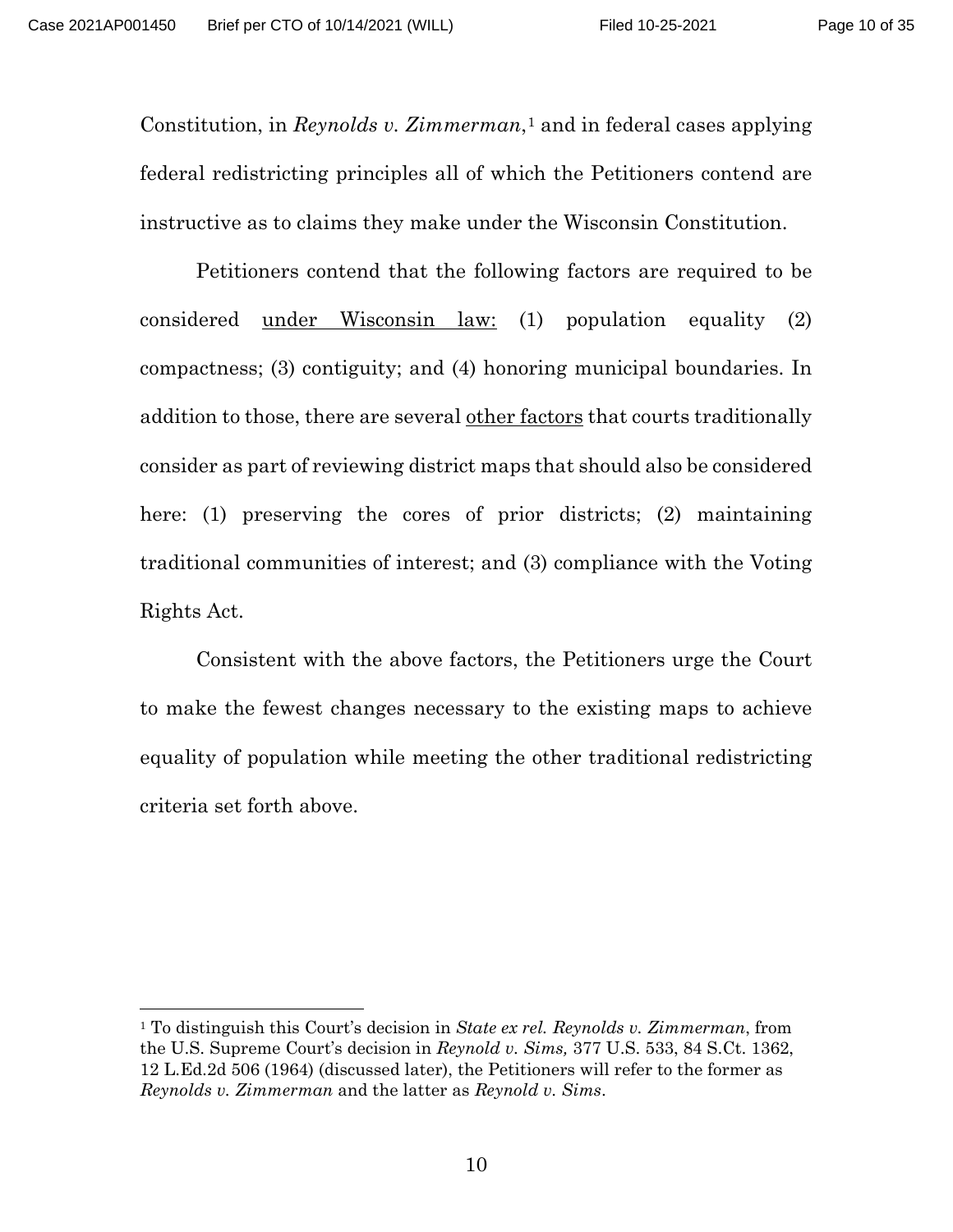#### <span id="page-10-0"></span>a. Factors mandated by Wisconsin law

### i. Population equality

<span id="page-10-1"></span>The first factor to consider in evaluating or creating new maps, of course, is population equality. The U.S. Supreme Court established this requirement in dual cases from 1964: *Wesberry v. Sanders*, 376 U.S. 1, 84 S. Ct. 526, 11 L.Ed.2d 481 (1964) (requiring population equality for Congressional districts) and *Reynolds v. Sims*, 377 U.S. 533, 84 S.Ct. 1362, 12 L.Ed.2d 506 (1964) (requiring population equality for state legislative districts).

This Court has similarly held that the Wisconsin Constitution requires equality of population between districts and that while "mathematical equality of population" is impossible to achieve, a valid reapportionment 'should be as close an approximation to *exactness* as possible." *Reynolds v. Zimmerman*, 22 Wis. 2d at 565.

With respect to congressional districts the federal courts require near perfect equality. But, even as a matter of federal law, there is more flexibility with respect to state legislative districts. *See*, *Baumgart v. Wendelberger*, No. 01-C-0121, 2002 WL 34127471, at \*3 (E.D. Wis. May 30, 2002), amended, No. 01-C-0121, 2002 WL 34127473 (E.D. Wis. July 11, 2002) (Congressional redistricting plans held to higher standards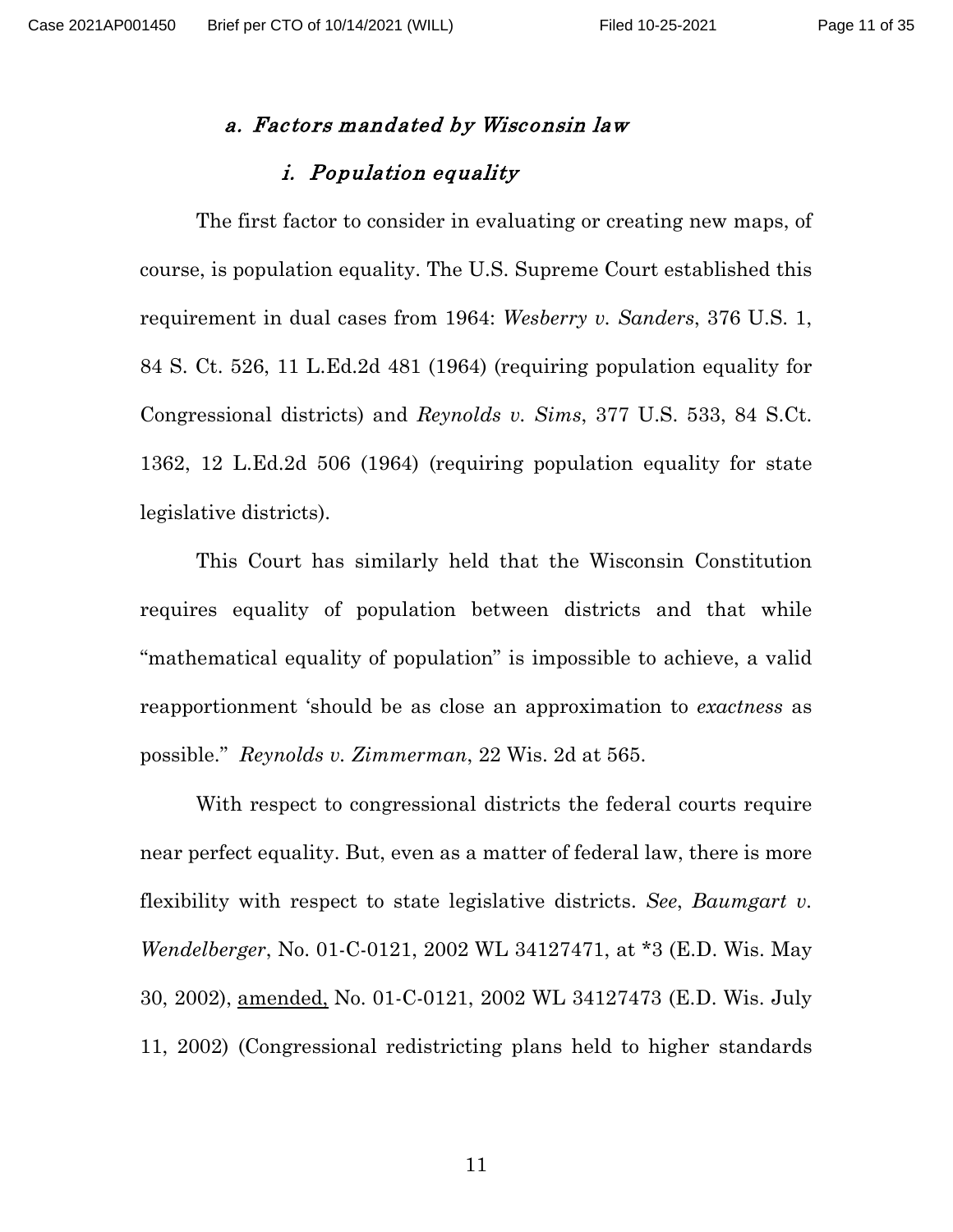than state legislative ones but slight deviations are allowed if supported by historically significant state policy or unique features in the state).

With respect to state legislative seats, the U.S. Supreme Court has held that an apportionment plan with a maximum population deviation under 10%[2](#page-11-1) has generally been considered a minor deviation and is generally determined to be constitutionally permissible. *Brown v. Thomson*, 462 U.S. 835, 842, 103 S. Ct. 2690, 77 L.Ed.2d 214 (1983). The U.S. Supreme Court most recently in *Harris v. Arizona Indep. Redistricting Comm'n*, 578 U.S. 253, 136 S. Ct. 1301, 1307, 194 L.Ed.2d 497 (2016), confirmed that as long as a state legislative map's deviation does not exceed 10% it will most likely pass the constitutional standards for population equality of legislative maps.The Petitioners suggest that these same standards would satisfy the Wisconsin Constitution with respect to state legislative districts.

#### <span id="page-11-0"></span>ii. Compactness of districts

<span id="page-11-1"></span><sup>2</sup> The "deviation" is measured by starting with the population of the most populous district in the state and subtracting from it the population of the least populous district in the state and then dividing that number by the mean population in all districts. So, if the mean population in each Wisconsin Assembly District is 60,000 and the most populous assembly district had 62,000 people and the least populous assembly district had 59,000 then the maximum level of deviation is 5%  $(62,000-59,000 = 3,000; 3,000$  divided by  $60,000 = 5%$ ).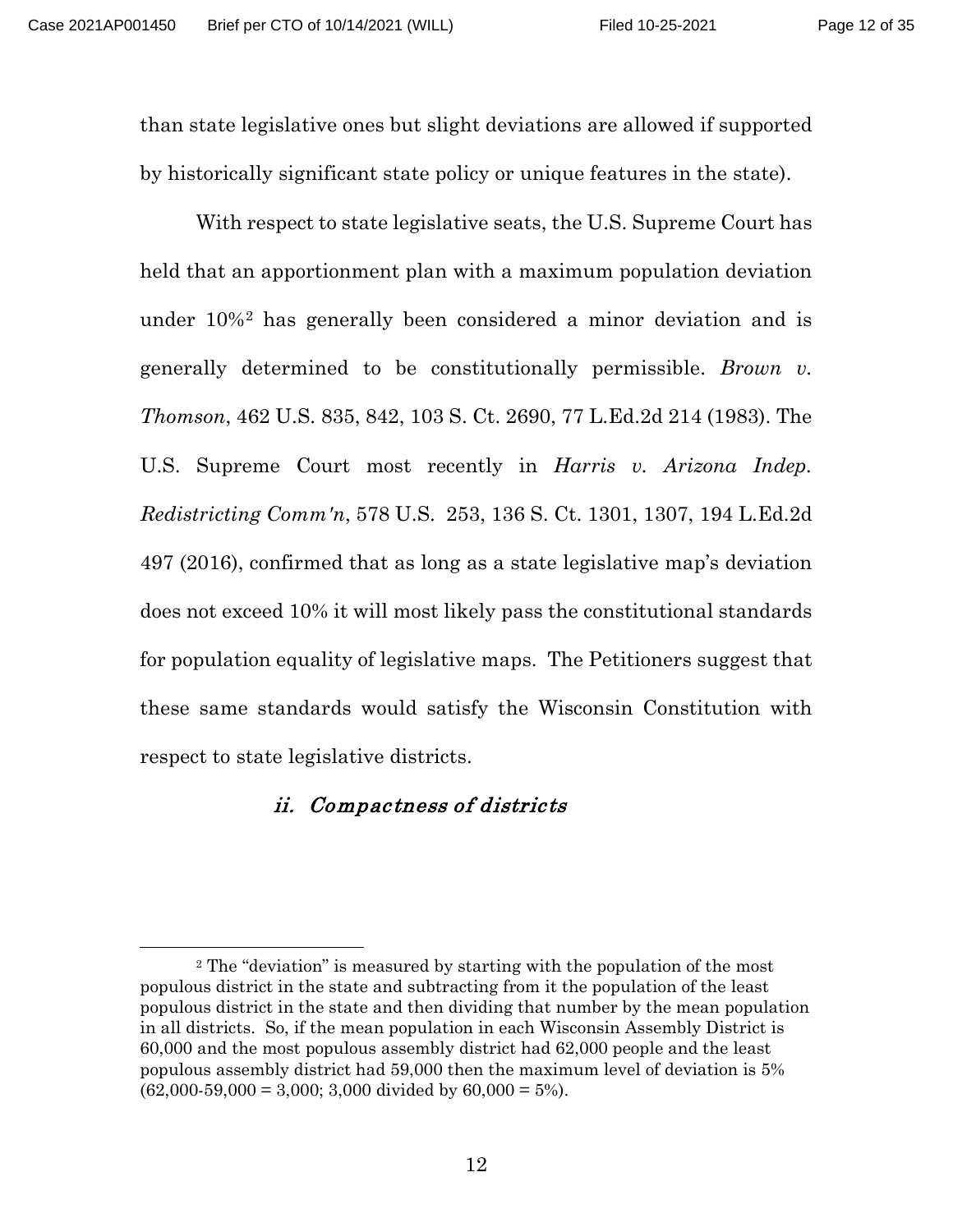The Wisconsin Constitution, Article IV, Section 4, requires voting districts "be in as compact form as practicable." "Compactness," to be sure, is somewhat subjective and courts have emphasized that the compactness requirement is a practical requirement and is not an absolute. *See e.g., Wisconsin State AFL-CIO v. Elections Bd.*, 543 F. Supp. 630, 634 (E.D. Wis., 1982) ("Practical factors such as natural or political subdivision boundaries may legitimately vary the shapes of districts. In other words, districts should be reasonably, though not perfectly, compact and contiguous." (*citing People ex rel Scott v. Grivetti*, 50 Ill.2d 156, 277 N.E.2d 881 (1971))); *see also*, *Prosser v. Elections Board*, 793 F. Supp. 859, 863-865 (E.D. Wis., 1992).

Because it is to be applied "as practicable", compactness has been referred to as a secondary principle for review, as "the requirement of compactness is clearly subservient to the overall objective of population equality." *Wisconsin State AFL-CIO,* 543 F. Supp. at 634.

#### iii. Contiguity of districts

<span id="page-12-0"></span>This factor is also explicitly mentioned by the Wisconsin Constitution in Article IV, Section 4, requiring districts ". . . to consist of contiguous territory. . ." The contiguity factor has been often discussed alongside the compactness factor, *see, e.g., Prosser*, 793 F. Supp. at 863. (discussing the importance of both compactness and contiguity and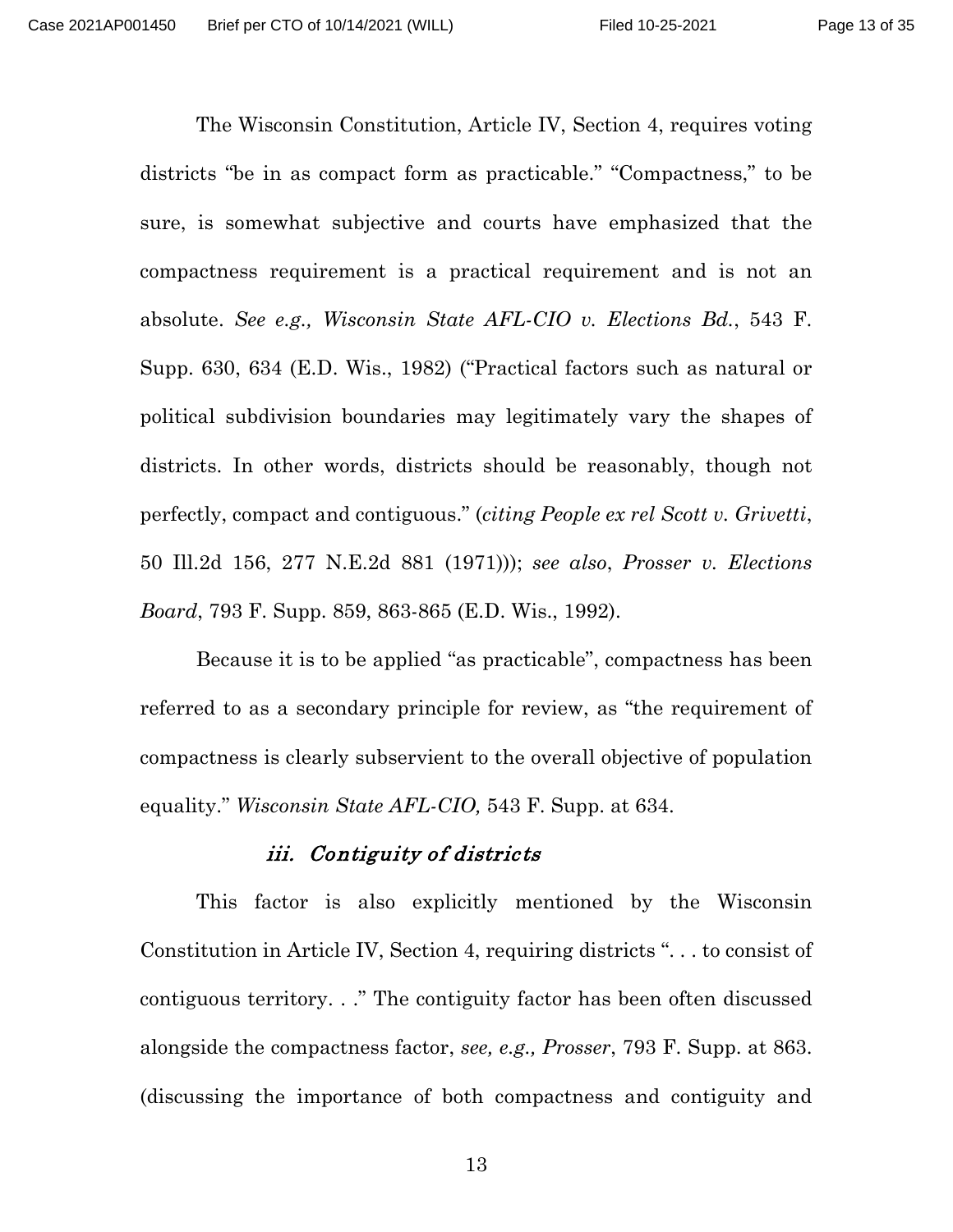nothing that there is some "correlation between geographical propinquity and community of interest, and therefore compactness and contiguity are desirable features in a redistricting plan.")

This Court has defined "contiguous" to mean that a district "cannot be made up of two or more pieces of detached territory*," State ex rel. Lamb v. Cunningham*, 83 Wis. 90, 148, 53 N.W. 35 (1892). One might also expect courts to look with disfavor on islands of larger territory connected by thin strands of territory. *Cf., Shaw v. Reno*, 509 U.S. 630, 113 S.Ct. 2816, 125 L.Ed.2d 511 (1993) (large areas of population connected by areas no wider than I-85 corridor).

This is a relatively simple factor to apply.

#### iv. Honoring municipal boundaries

<span id="page-13-0"></span>Wisconsin Constitution Article IV, Section 4 provides that Wisconsin's legislative districts are "to be bounded by county, precinct, town or ward lines."

This requirement, however, like the compactness factor is only of "secondary importance" to population equality. *Wisconsin State AFL-CIO*, 543 F. Supp. at 635. The Attorney General citing to *Reynolds v. Sims*, has similarly suggested that population equality should be the primary concern, and that maintaining boundary lines as required under the Wisconsin Constitution should be done only "insofar as it does not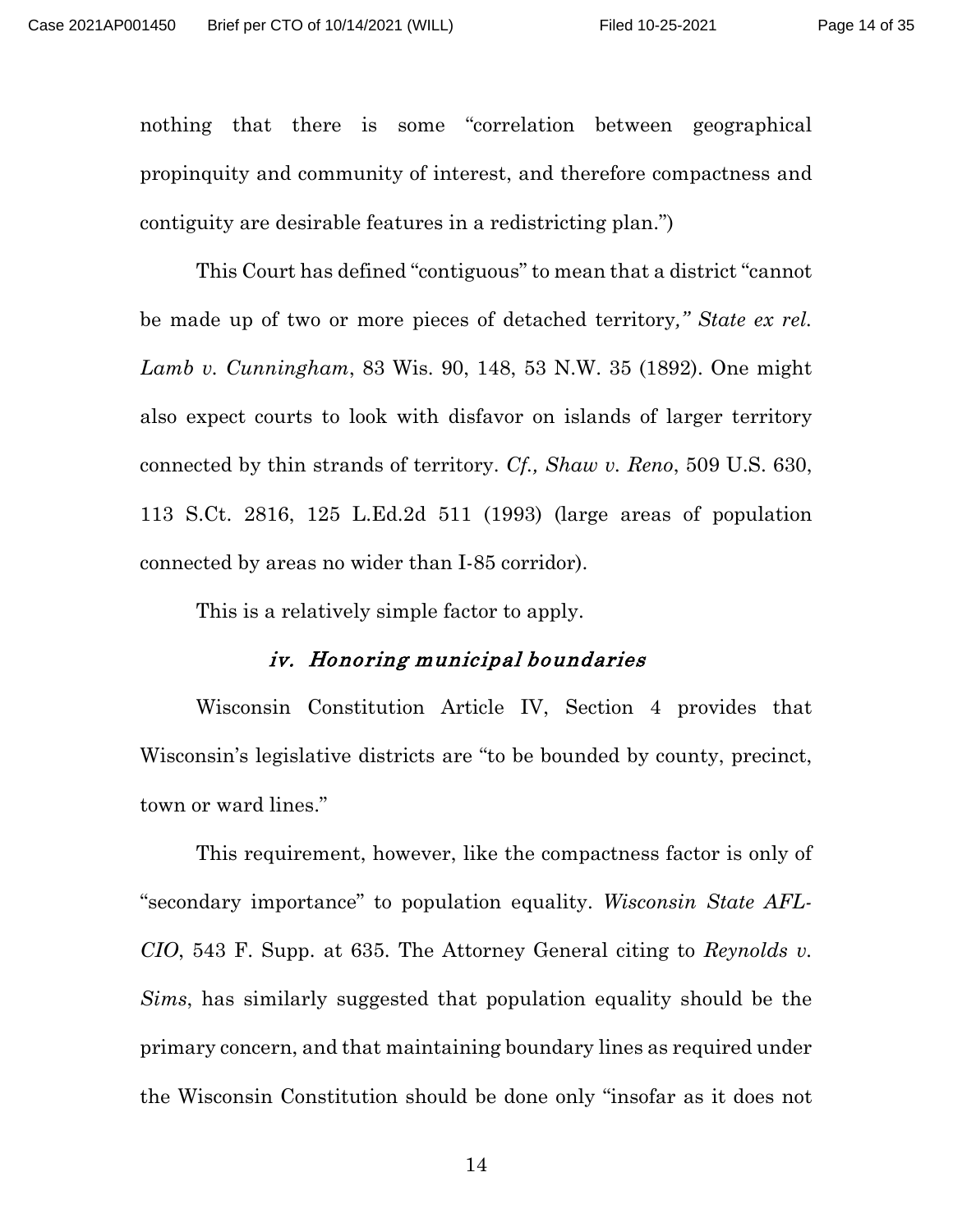compel disregard for the requirements of the federal equal protection clause." 58 Op. Atty. Gen. 88, 91 (1969).

Consistent with these principles, when Courts have considered redistricting for Wisconsin in the past several decades, they have remained concerned about splitting all types of municipalities wherever possible. When drawing a map in the 1980s, for example, the court stated, "[w]e believe that municipal splits should be used sparingly," but recognized that some splitting up of municipalities was necessary to maintain the one person, one vote principle. *Wisconsin State AFL-CIO*, 543 F.Supp at 636. Similarly, in the 2000s, the court noted the map it had drawn was superior to other plans proposed by the parties because its plan split only 50 municipalities, while the others all split more than that number. *Baumgart*, 2002 WL 34127471, at \*7.

To the extent practicable then, this Court should consider this as one of the factors in this litigation.

# <span id="page-14-0"></span>b. Other traditional redistricting factors that should be considered

# i. Preserving the cores of prior districts

<span id="page-14-1"></span>An important consideration is the preservation of the cores of prior districts. The U.S. Supreme Court, in *Karcher v. Daggett*, 462 U.S. 725, 740, 103 S.Ct. 2653, 77 L.Ed.2d 133 (1983), noted "[a]ny number of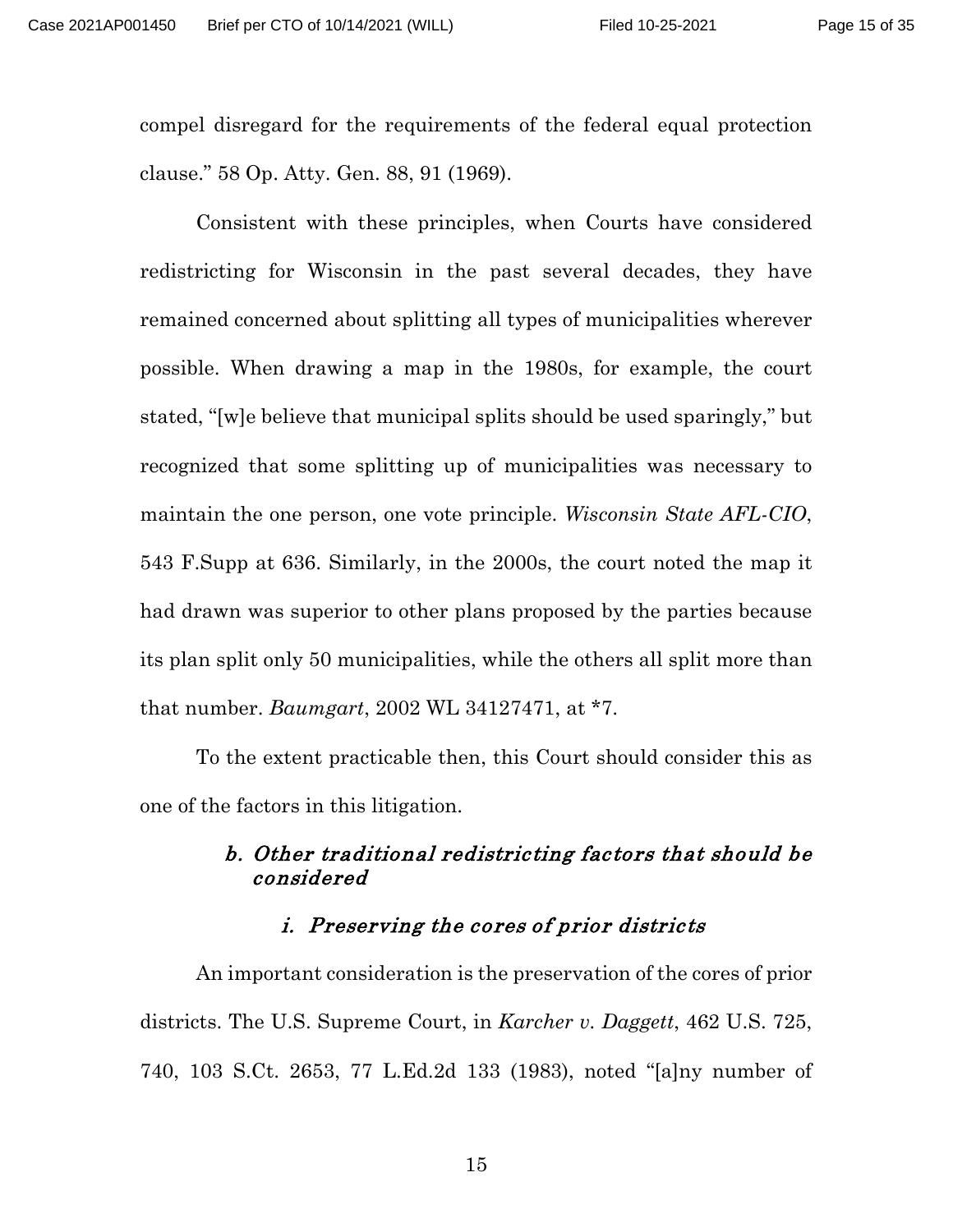consistently applied legislative policies might justify some variance [in population amongst districts], including, for instance, making districts compact, respecting municipal boundaries, *preserving the cores of prior districts,* and avoiding contests between incumbent Representatives." (emphasis added). The value of core retention is obvious. It tends to minimize the number of voters who will be represented by a new and potentially unfamiliar legislator and, with respect to state senate districts, reduces the number of voters who are move between even and odd numbered districts and may have to sit out an additional senate reelection cycle. *Baldus v. Members of Wisconsin Government Accountability Board*, 849 F.Supp.2d 840, 852 (E.D. Wis., 2012) (explaining that redistricting can move "voters among senate districts in a manner that causes certain voters who previously resided in an evennumber district (which votes in presidential years) to be moved to an odd-numbered district (which votes in mid-term years); this shift means that instead of voting for a state senator in [the presidential year], as they would have done, they must wait until [the following mid-term year] to have a voice in the composition of the State Senate.")

Preserving the cores of prior districts is at the foundation of "least change" review which the Petitioners have advocated for, and discussed further in Section II, *infra*. In *Tennant v. Jefferson Cty. Comm'n*, 567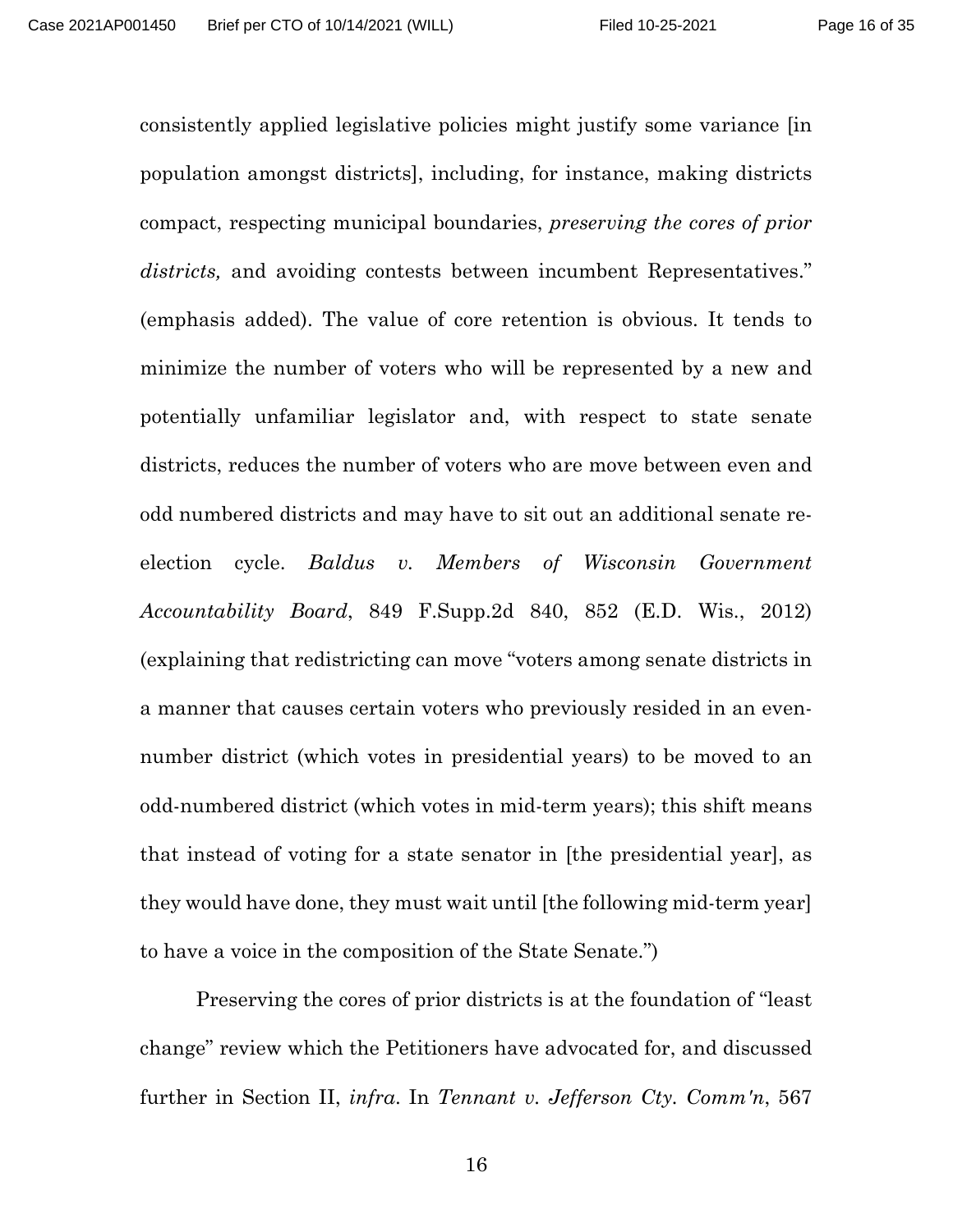U.S. 758, 764, 133 S.Ct. 3, 183 L.Ed.2d 660 (2012), the U.S. Supreme Court stated "[t]he desire to minimize population shifts between districts is clearly a valid, neutral state policy." Indeed, as the Petitioners explain in greater detail *infra*, this "least change" approach to reviewing maps is the most neutral way a Court can update and redraw a map.

For example, in 2002 when a federal court redrew Wisconsin's map after the 2000 census, it stated that it "undertook its redistricting endeavor in the most neutral way it could conceive—by taking the 1992 reapportionment plan as a template and adjusting it for population deviations." *Baumgart,* 2002 WL 34127471, at \*7. This is similar to the court's action in the 1990s as they said their plan "creates the least perturbation in the political balance of the state." *Prosser,* 793 F. Supp. at 871.

In the most recent redistricting in 2012, the court again emphasized that it would have been preferable to move the fewest number of people as possible. *Baldus*, 849 F. Supp.2d at 849.

We anticipate that certain of the Petitioner-Intervenors will argue that "core retention" or "least changes" should be abandoned because they claim the maps drawn by the legislature and signed into law by the Governor in 2011 are a partisan gerrymander and "unfair." This would be wholly inappropriate. These maps survived not one – but two rounds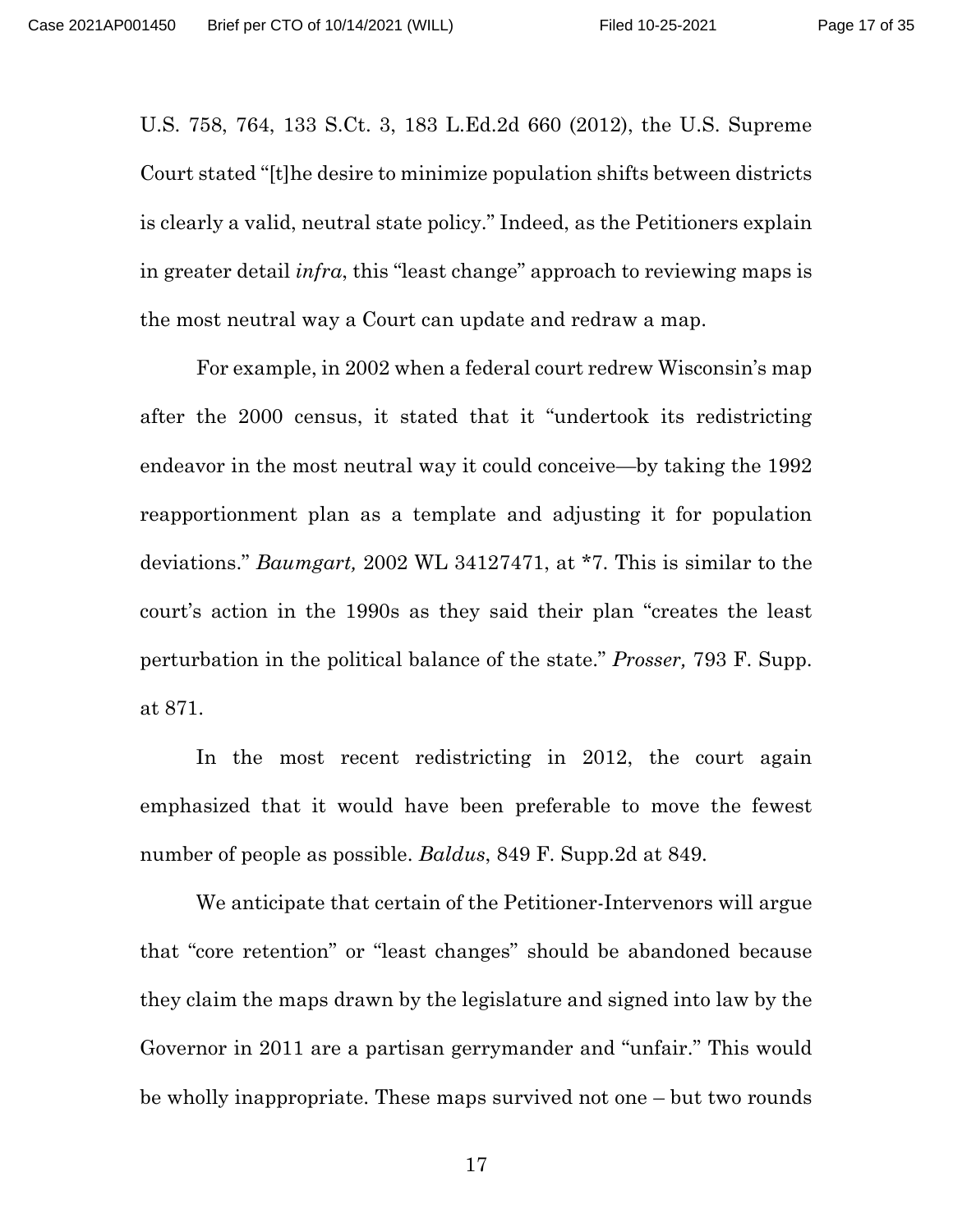of litigation. *Baldus, supra,* and *Gill v. Whitford*, 138 S. Ct. 1916, 201 L.

Ed. 2d 313 (2018). Challenges to these (and other) maps as partisan gerrymanders were ultimately rejected because the discernment of such a gerrymander is nonjusticiable.

After considering varying conceptions of what "fairness" between political parties might require, the United States Supreme Court concluded:

Deciding among just these different visions of fairness (you can imagine many others) poses basic questions that are political, not legal. There are no legal standards discernible in the Constitution for making such judgments, let alone limited and precise standards that are clear, manageable, and politically neutral. Any judicial decision on what is "fair" in this context would be an "unmoored determination" of the sort characteristic of a political question beyond the competence of the federal courts.

*Rucho v. Common Cause*, 139 S. Ct. 2484, 2500, 204 L. Ed. 2d 931 (2019), *citing Zivotofsky* v. *Clinton*, 566 U.S. 189, 196, 132 S.Ct. 1421,

182 L.Ed.2d 423 (2012).

In *Rucho,* the Supreme Court made clear that, after fifty years of trying, there is no "clear, manageable and politically neutral" to tell how much political consideration in the drawing of maps is "too much." *Rucho*, 139 S.Ct. at 2500, 2501. If this could not be done in assessing challenges to new maps, neither can it be done to treat existing maps as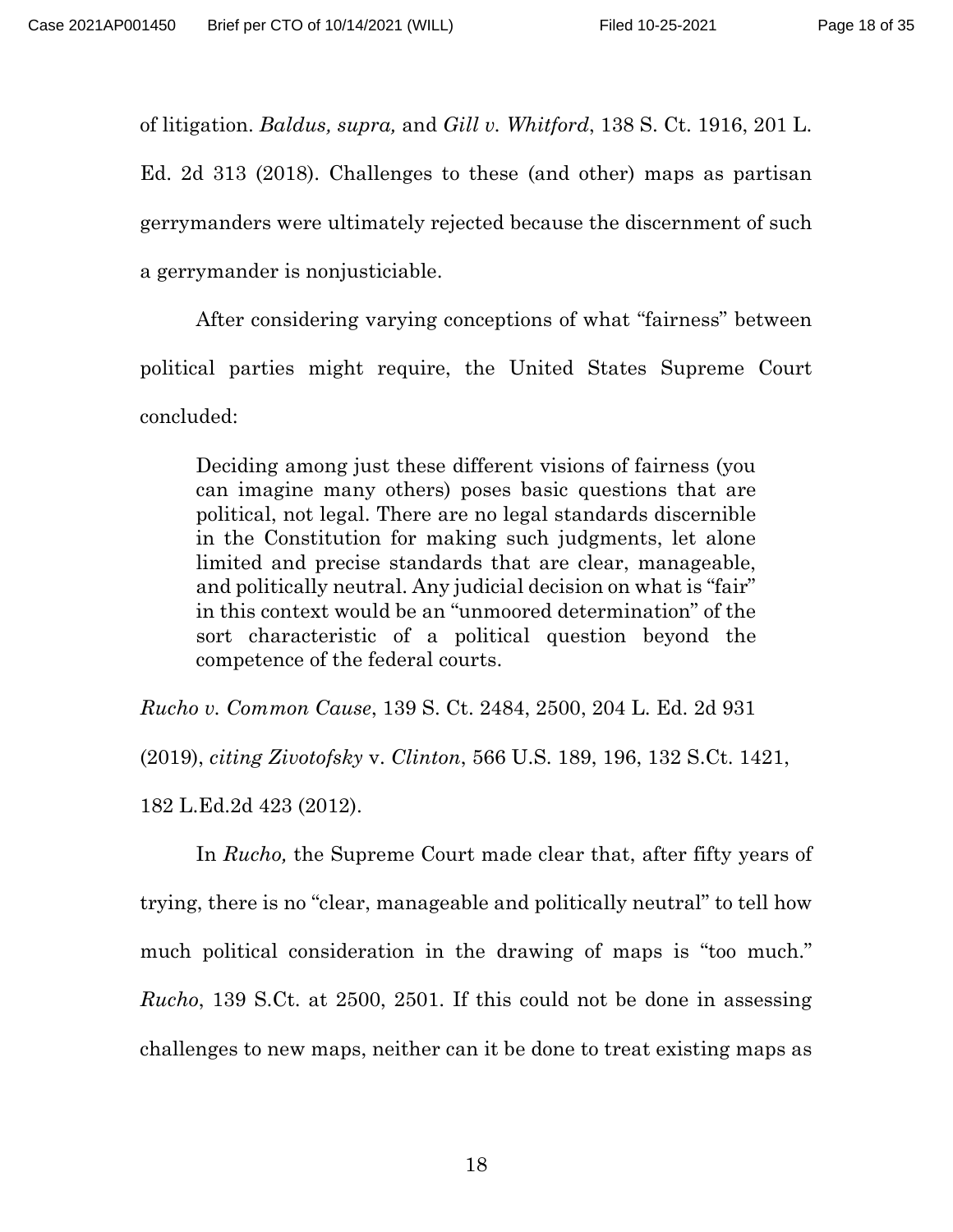somehow "illegitimate" such that a traditional redistricting principle like "core retention" can be abandoned.

#### ii. Maintaining traditional communities of interest

<span id="page-18-0"></span>A related factor for this Court's consideration is maintaining communities of interest. Again, the factor is somewhat subjective and a "secondary" principle – a thumb on the scale. One might, for example, try to avoid combining areas with very different interests such as industrial and agricultural areas. One might be reluctant to split a Native American reservation.

This factor overlaps several others. In *Wisconsin State AFL-CIO,* 543 F. Supp. at 636, the court noted that this criteria of maintaining traditional communities of interest is closely related to the goal of maintaining municipal lines. This factor also has some overlap with analysis under the Voting Rights Act (discussed *infra*), as the court in *Baldus* further noted, "the concept of community of interest will have an important role to play when we come to [review a claim under the Voting Rights Act]." *Baldus*, 849 F.Supp.2d at 852.

# iii. Respecting the requirements of the Voting Rights Act

<span id="page-18-1"></span>Historically, Wisconsin has had majority-minority districts, consistent with the Voting Rights Act ("VRA") as part of its maps. This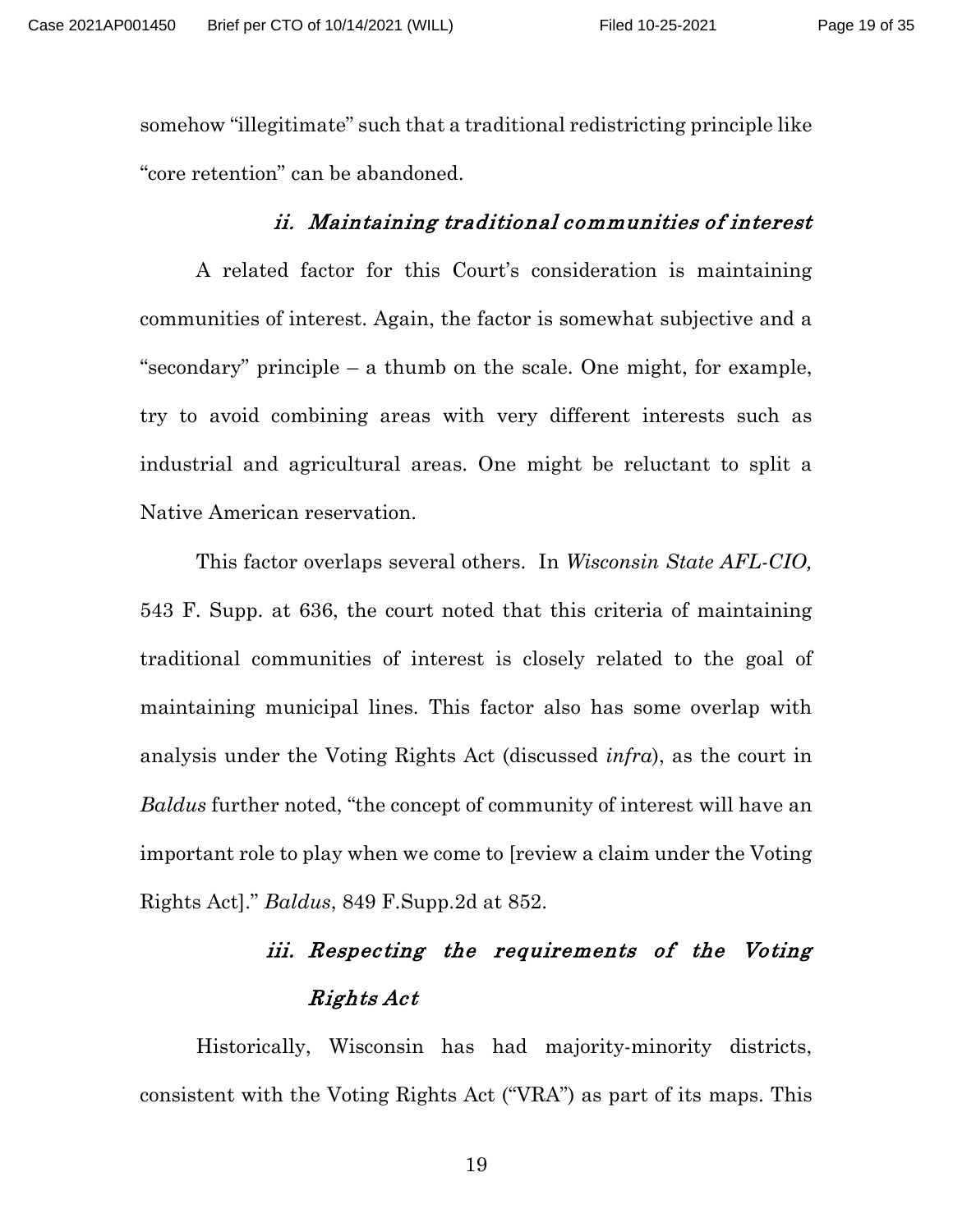Court has acknowledged that "redistricting litigation typically presents . . . questions under the Voting Rights Act." *Jensen,* 2002 WI 13, ¶ 4, n. 1. This Court may be asked to consider the requirements of the VRA in approving maps for Wisconsin, as other State Courts have done in reviewing a redistricting plan. *See, e.g., In re Colorado General Assembly,*  332 P.3d 108 (Colo. 2011) (A case from the state courts of Colorado considering the VRA when reviewing state legislative districts).

Section 2 of the Voting Rights Act provides:

No voting qualification or prerequisite to voting, or standard, practice, or procedure shall be imposed or applied by any State or political subdivision to deny or abridge the right of any citizen of the United States to vote on account of race or color . . .

52 U.S.C. § 10301(a). The U.S. Supreme Court in *Thornburg v. Gingles*, 478 U.S. 30, 106 S.Ct. 2752, 92 L.Ed.2d 25 (1986), articulated a three-part test to determine whether a population may be entitled to a majority-minority district under Section 2 of the Voting Rights Act. That test looks at: (1) whether the population in question is sufficiently large and geographically compact to require such a majority-minority district, *id*. 478 U.S. at 50; (2) whether the population is politically cohesive in their voting patterns, *id. at 51.*; and (3) whether the population can show voting is racialized to such an extent that the majority population as a bloc can deny the minority population a representative of its choice, *id.*.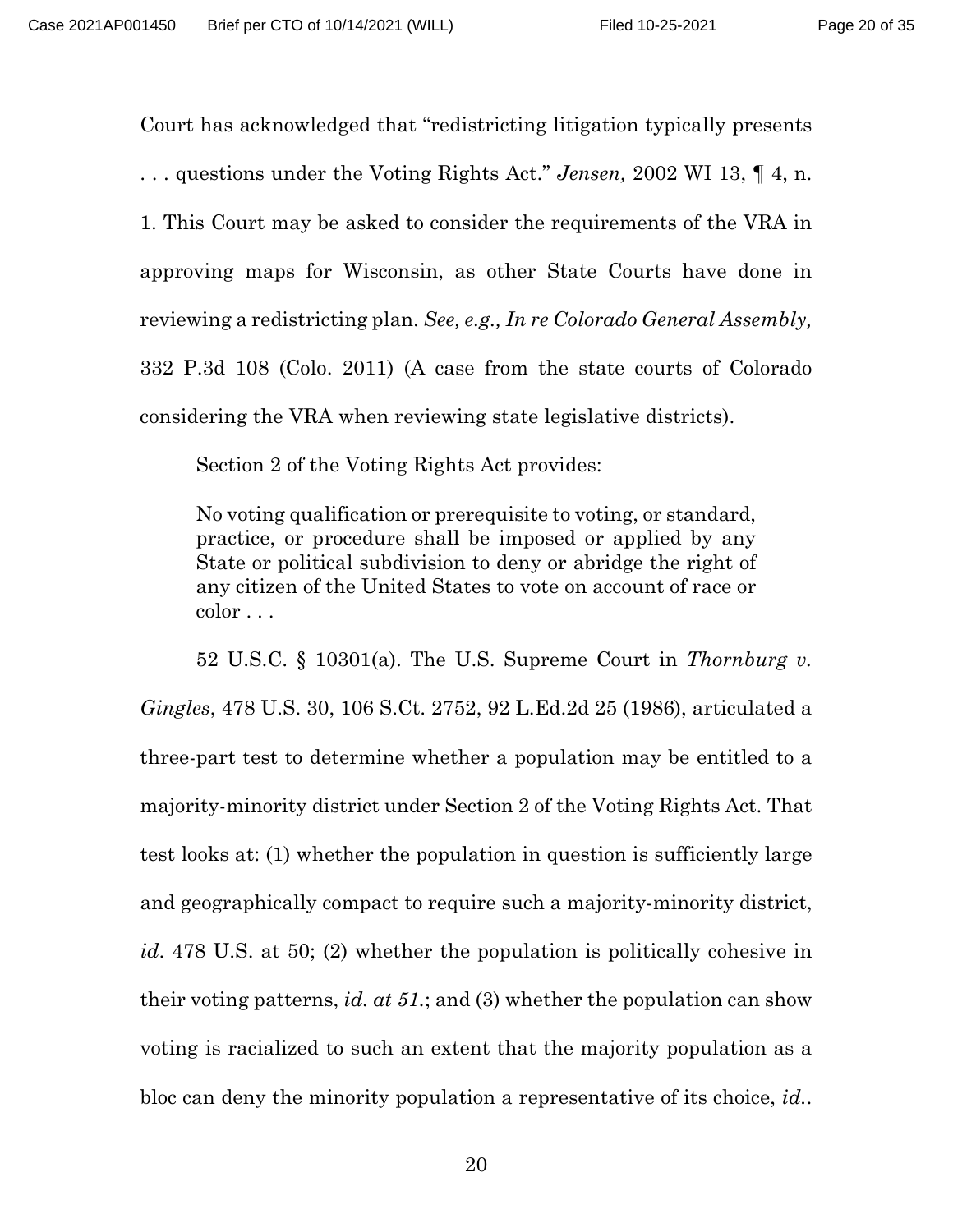These factors must be applied in light of the U. S Supreme Court's recent decision in *Brnovich v. Democratic National Committee,* 141 S.Ct. 2321, 210 L.Ed.2d 753 (2021), which arguably calls for a stronger emphasis on the opportunity to participate and the magnitude of the impact on the population in question. But it would be premature to consider that question here – in the abstract before any such question has been raised.

## <span id="page-20-0"></span>**II. Second question: The petitioners ask us to modify existing maps using a "least change" approach. Should we do so, and if not, what approach should we use?**

The "least change" approach is the most fair and neutral way for this Court to modify any existing maps and to meet the requirements of all the factors outlined under Section I above. It is the approach that best comports with this Court's duty to assess the constitutionality of laws rather than to draft them from scratch.

The Wisconsin Constitution vests in the Legislature the power to determine district lines. Wis. Const. art. IV, § 3. That is, redistricting is inherently a legislative task. This Court has acknowledged as much, stating that redistricting "remains an inherently political and legislative—not judicial—task." *Jensen* 2002 WI 13, ¶ 10.

The U.S. Supreme Court has repeatedly affirmed the idea that the primary governmental body to oversee a redistricting should be the legislature. *See Abrams v. Johnson*, 521 U.S. 74, 87, 117 S.Ct. 1925, 138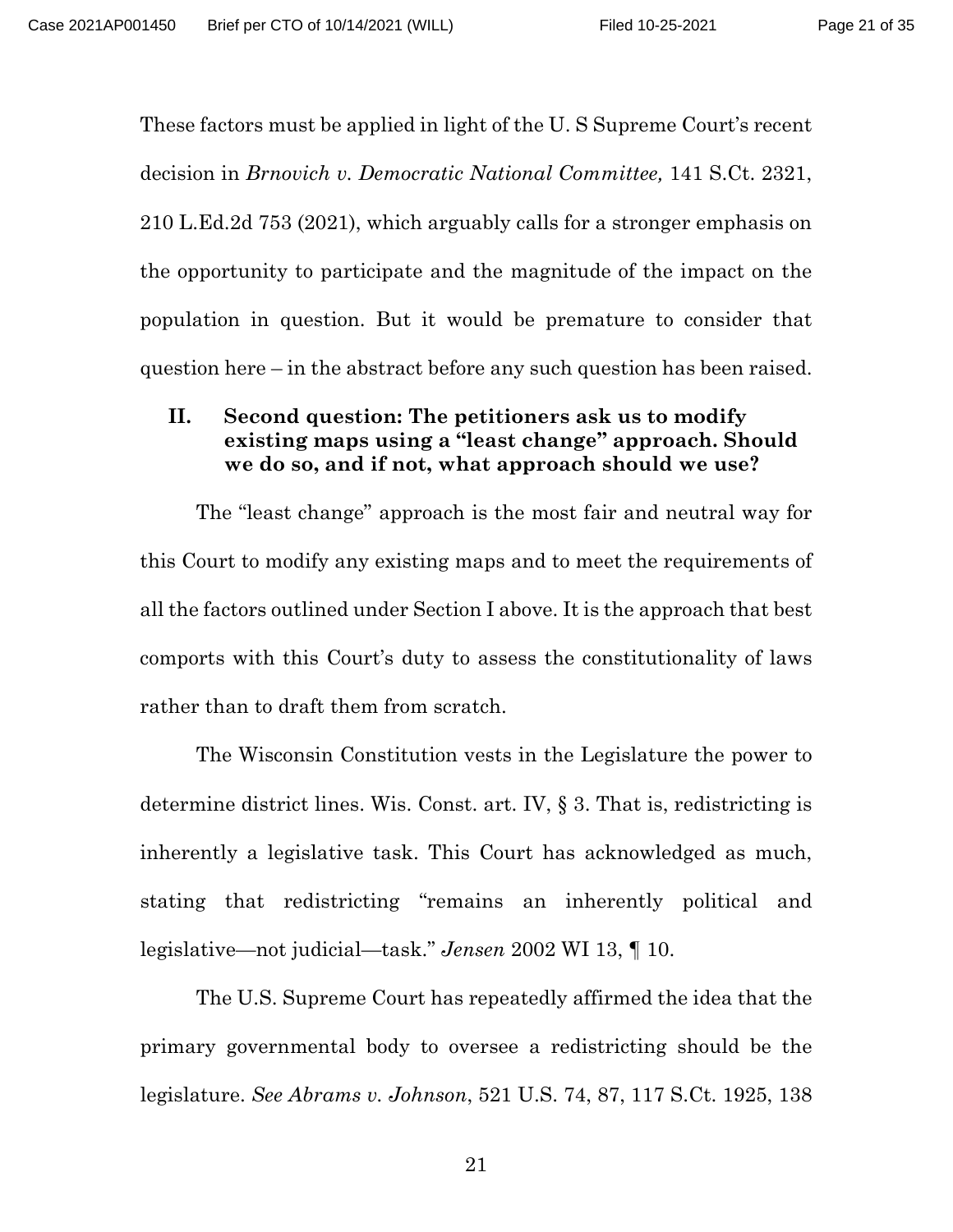L.Ed.2d 285 (1997), ("The task of redistricting is best left to state legislatures, elected by the people and as capable as the courts, if not more so, in balancing the myriad factors and traditions in legitimate districting policies."); *White v. Weiser*, 412 U.S. 783, 795, 93 S.Ct. 2348, 37 L.Ed. 335 (1973), ("We have adhered to the view that state legislatures have 'primary jurisdiction' over legislative reapportionment").

This idea is further supported by the U.S. Supreme Court's holding that courts should not ignore legislative policy choices on reapportionment even when the courts have been tasked with determining district lines and that any changes a court makes to a legislatively supported reapportionment plan should be as minimal as possible to remedy any constitutional violations. *Upham v. Seamon*, 456 U.S. 37, 42, 102 S.Ct. 1518, 71 L.Ed.2d 725 (1982).

Nonetheless, as has long been recognized, judicial involvement in redistricting is often necessary – and so the question becomes what is the best way for this Court to fulfil *its* duties while still respecting the Legislature's role. The "least change" approach is the most efficient way for this Court to engage in what is inherently a political and legislative task in the most neutral way possible.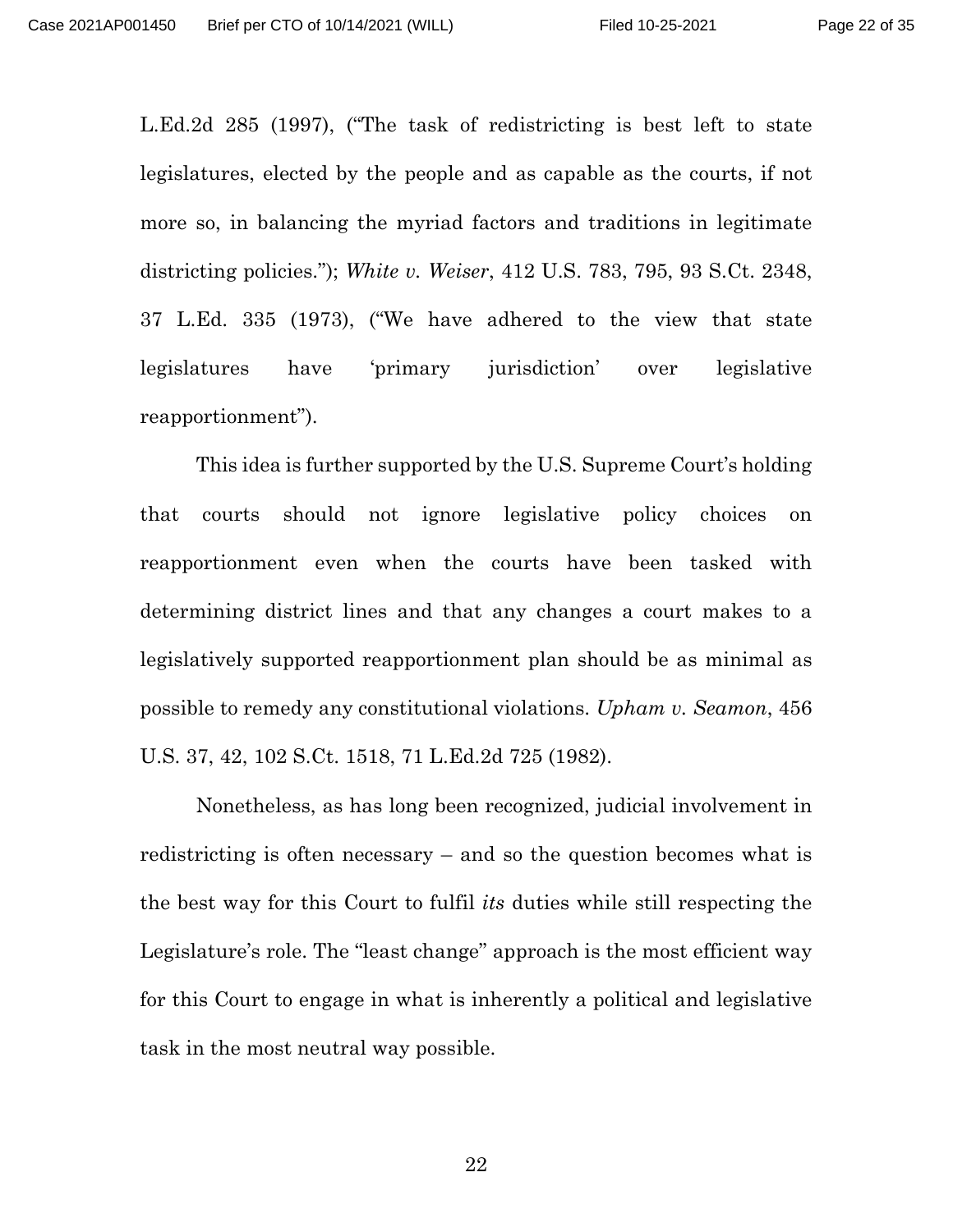The existing maps in Wisconsin were adopted by the Legislature, signed by the Governor and approved by the courts. They are unquestionably constitutional (but for changes in population reflected by the new census) and the simplest way to honor the Legislature's prerogatives with respect to redistricting is to start with the most recent maps approved through the legislative process, including both being adopted by the Legislature and approved by the Governor, and then making the minimum changes necessary to ensure their constitutionality—to deal with the population shifts over the last 10 years. Drastic changes, or an approach that involves drawing an entirely new map—with all the political decisions that such a process would necessarily involve—are tasks that should be reserved to the political branches. This principle also incentivizes those branches to reach agreement on their own, rather than expecting this Court to do their jobs for them. In other words this *will* serve as a constitutional safety-valve should the legislative process fail, but the Court's actions in this politically-charged sphere will be as minimal as possible. If the Legislature and Executive wish for more than that, they must compromise.

The least-change strategy is the legal rule in Minnesota. *Hippert v. Ritchie*, 813 N.W.2d 374, 380 (Minn. 2012) ("Because courts engaged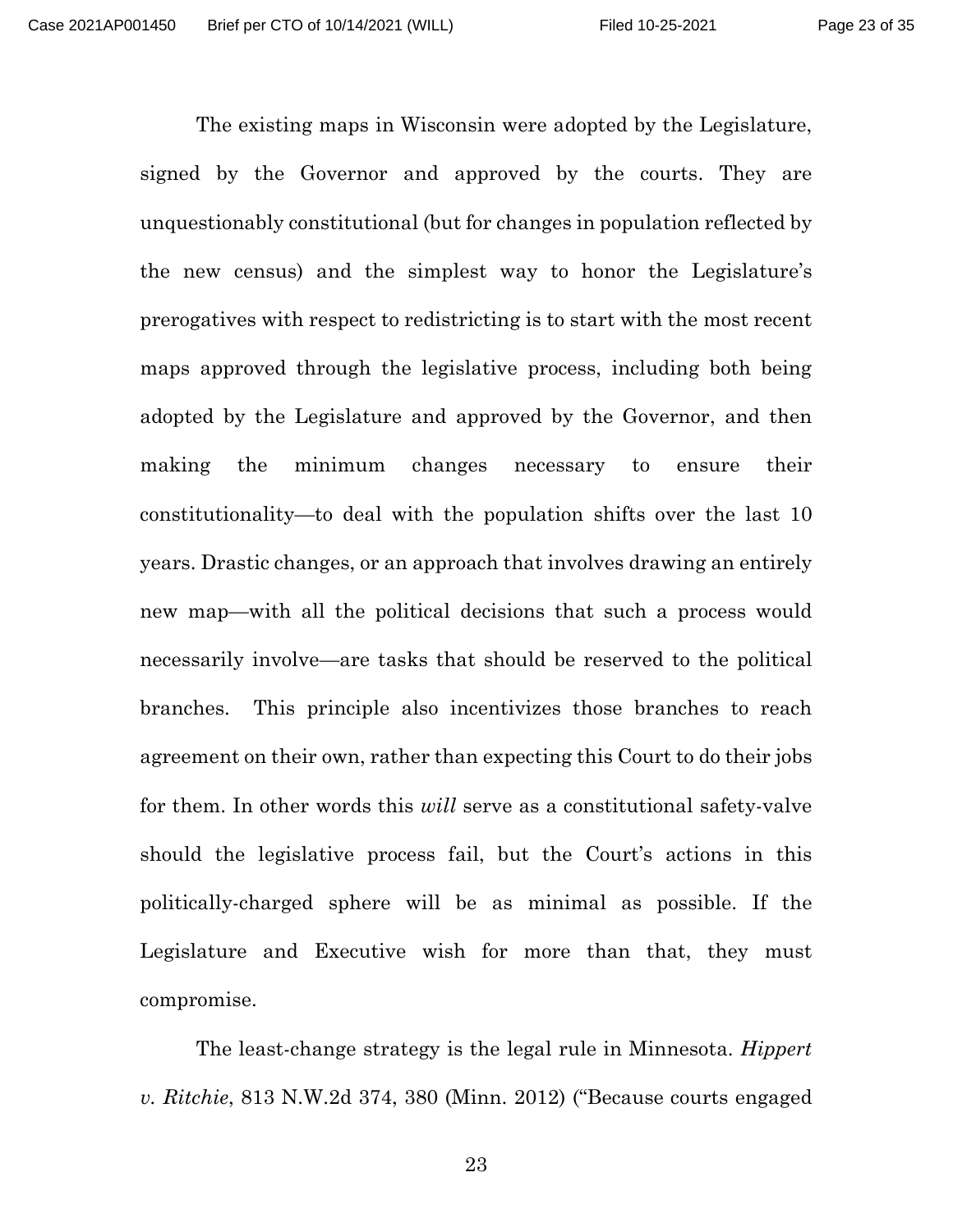in redistricting lack the authority to make the political decisions that the Legislature and the Governor can make through their enactment of redistricting legislation, the panel utilizes a least-change strategy where feasible.") *See also*, *Stenger v. Kellett*, No. 4:11CV2230 TIA, 2012 WL 601017, at \*3 (E.D. Mo. Feb. 23, 2012) ('This is called the "least change" or "minimal change" method, which assumes that if the current district map complied with the redistricting criteria during the previous census, then a new map will likely comply with only limited changes. The "least change" method is advantageous because it maintains the continuity in representation for each district and is by far the simplest way to reapportion the county council districts.")

The "least change" approach to modifying a map is also consistent with the goal of "preserving the cores of prior districts." Similarly, it is the simplest way to comply with the *other* redistricting review factors as well. That is, since the currently-in-place maps in Wisconsin were found to be constitutional previously, starting with those maps, and making minimal changes to them is the easiest and most neutral way to ensure the other factors (like population equality, maintaining communities of interest, etc.) all also continue to be met.

As discussed briefly in Section I above, the least change approach is also consistent with prior redistricting court decisions in Wisconsin.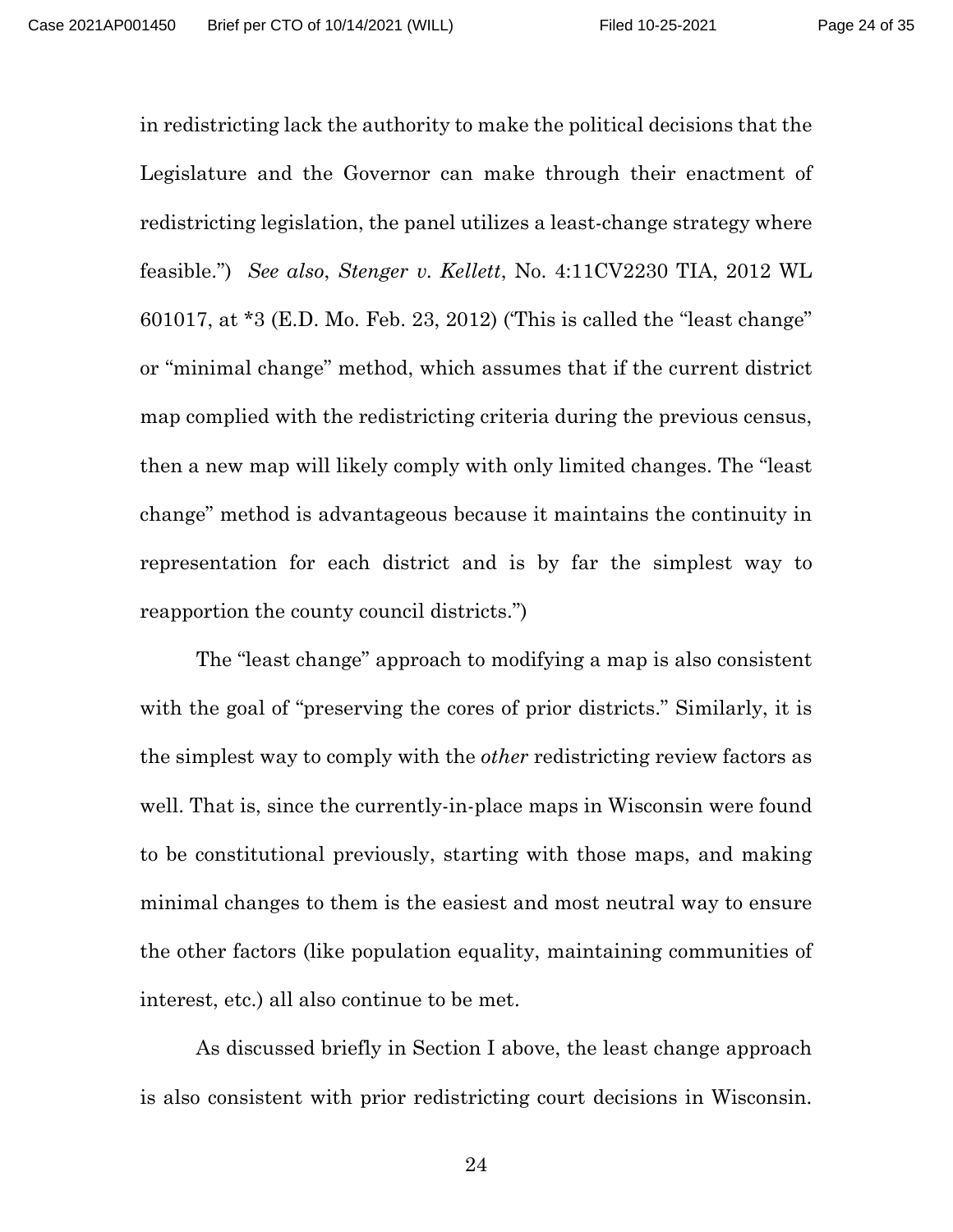For example, in the 2000s, a divided state government, then with a Republican governor and split control in the legislature, failed to adopt a legislative reapportionment plan and legislators from both parties requested the federal district court to devise a new map based on the new census numbers. In *Baumgart,* 2002 WL 34127471, the court reviewed and accepted submission of sixteen maps from a variety of interested parties including representatives of both political parties in the state legislature. *Id.* at \*4. The court rejected all of these plans and instead decided to draw their own map. *Id.* at \*6. The court then worked off the existing 1992 reapportionment plan and made the necessary adjustments to account for population changes throughout the state. *Id*. In establishing its proposed legislative map, the court said its map was preferable to all of the other submitted maps because the judges adhered to the judicially favored redistricting criteria in devising the map. *Id.* at \*7.

In the previous decade to *Baumgart*–the 1990's–the Democrat majority in both legislative chambers passed a reapportionment map that was later vetoed by Republican Governor Tommy Thompson, so redistricting again fell to a court. Recognizing the limitations of judges drawing entirely new maps, the court stated their "task would be easier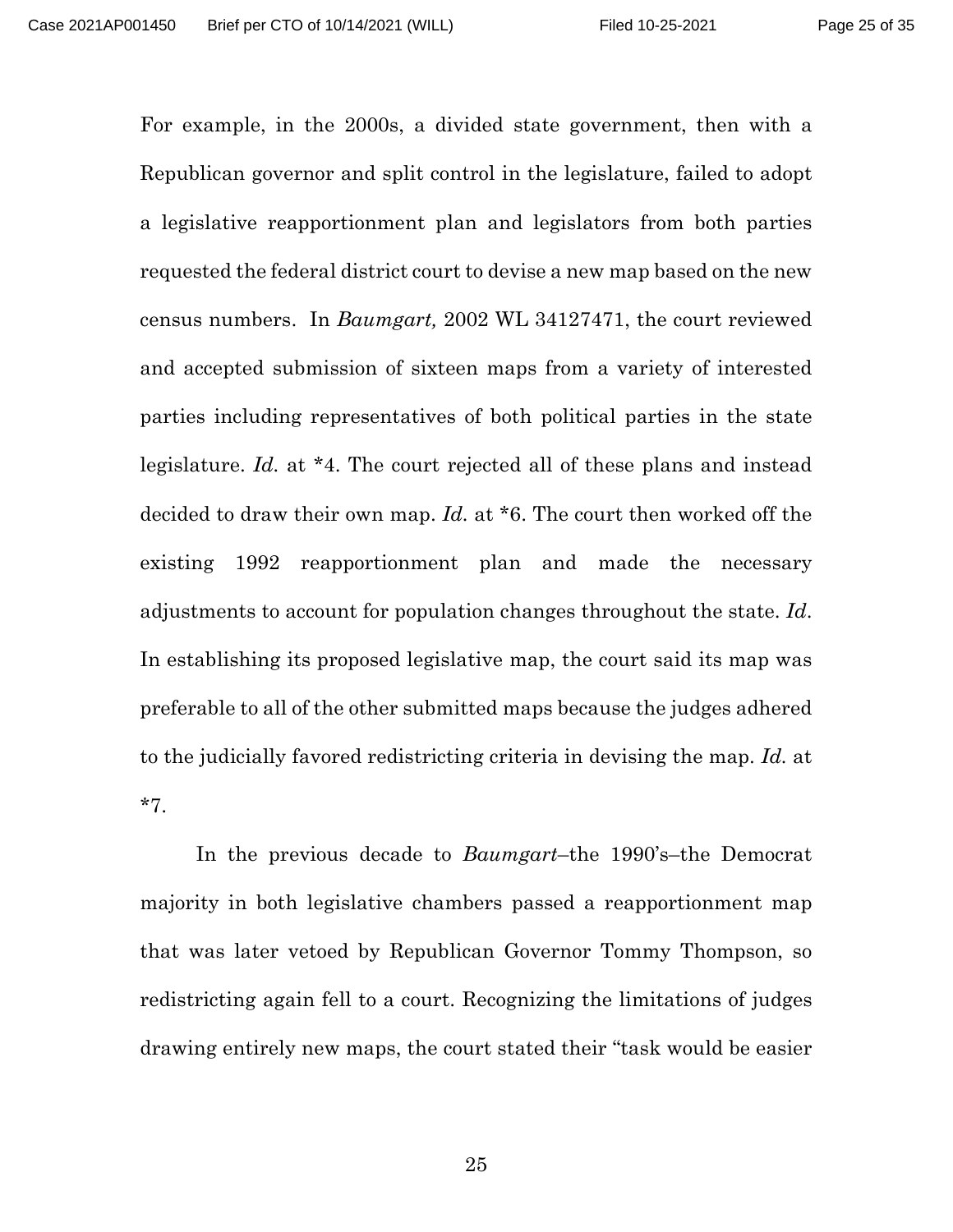if we were reviewing an enacted districting plan rather than being asked to promulgate one ourselves." *Prosser,* 793 F. Supp. at 865.

The court then received a number of different proposals from the parties but again rejected all of them and drew its own working from aspects of one of the plans submitted by the Republican Assembly Leader and one passed by the Democrat controlled state legislature, the court highlighted their new apportionment map "preserves the strengths" of the two plans including those maps' contiguity, compactness, and population equality while discarding its weaknesses. *Id*. at 870. The court noted its plan "creates the least perturbation in the political balance of the state." *Id*. at 871.

Legislatures have the requisite capability to best draw and implement district lines because of the inherent political nature of establishing district boundaries. *Gaffney v. Cummings*, 412 U.S. 735, 754, 93 S.Ct. 2321, 37 L.Ed.2d 298 (1973). While easy-to-define criteria do exist to help dictate constitutionally appropriate districts, the subjective factors that innately arise when choosing how to redraw districts are best suited to be considered solely by the legislature.. *Id*. This is especially true in an age of highly computerized programs which help parties design maps, hundreds if not thousands of maps exist that would vary in political advantage for any party that would still be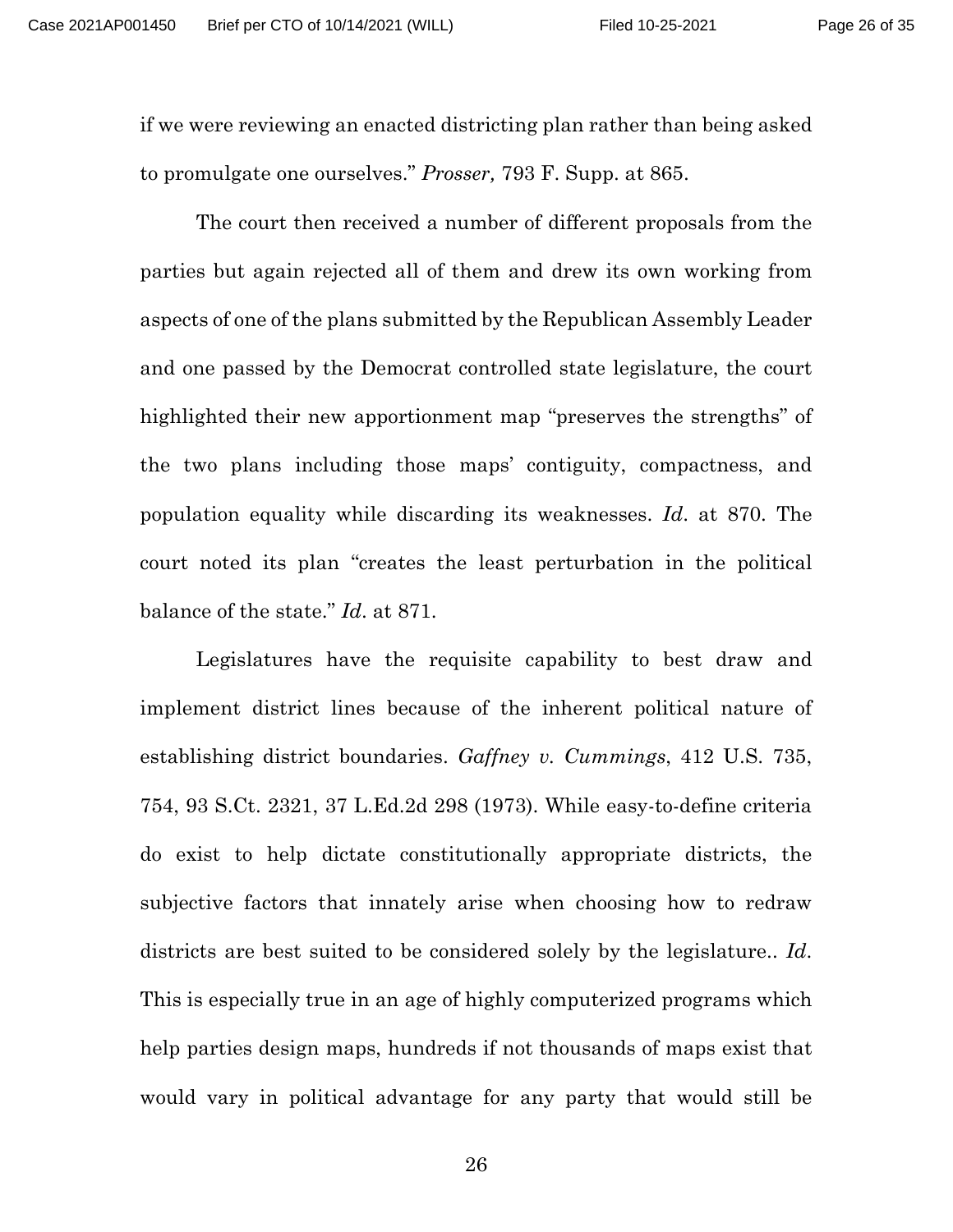constitutional. This Court acknowledged as much in *Reynolds v. Zimmerman*, 22 Wis.2d at 565-566: "[T]he problem of drafting a [new reapportionment] plan convinces us that there is no single plan which the constitution, as a matter of law, requires to be adopted to the exclusion of all others, and that there are choices which can validly be made within constitutional limits*."*

The least changes approach simplifies the Court's job by starting with maps *fully approved by the political process* (and approved by the courts) and then making the minimum number of changes to those maps to ensure equality of population and consistency with the traditional redistricting factors.

To be sure, there are some who will argue that deference to legislatures is not warranted because of the interest that legislators have in the redistricting process. But this observation is at war with the fact that both our United States and Wisconsin constitutions expressly grant redistricting to state legislatures. *U.S. Const., art. I, sec. 4, cl. 1; Wis. Const., art. IV, § 3.*

For these reasons, the Petitioners continue to ask this Court to embrace the "least change" approach to modifying any existing maps, should such a modification become necessary during this litigation.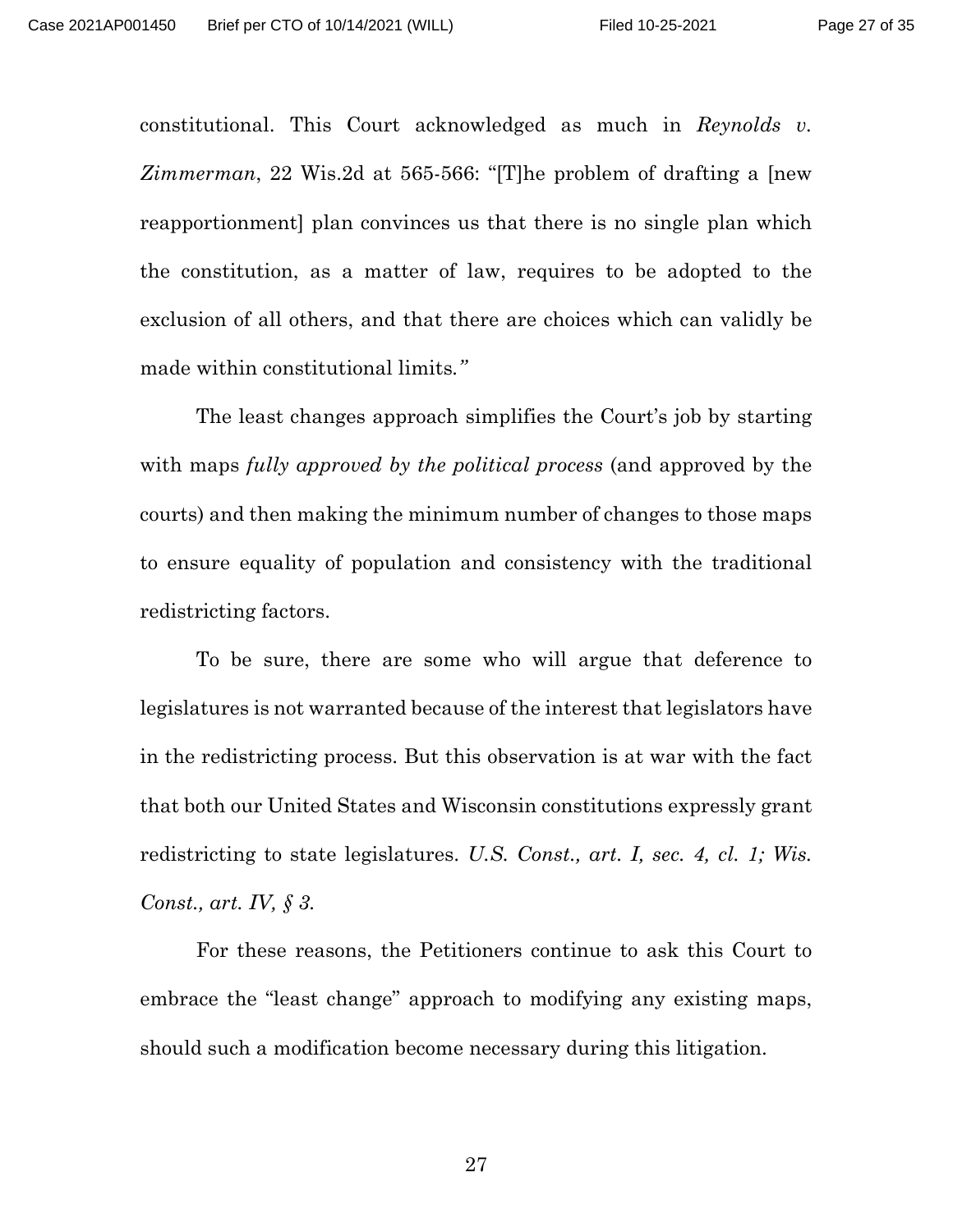## <span id="page-27-0"></span>**III. Third question: Is the partisan makeup of districts a valid factor for us to consider in evaluating or creating new maps?**

No. The partisan makeup of districts should **not** be a factor this Court considers in evaluating or creating new maps. It cannot be.

This position is consistent with the U.S. Supreme Court's recent opinion in *Rucho*. In *Rucho* the Supreme Court considered and rejected a partisan gerrymander claim brought under the Equal Protection clause of the fourteenth amendment, concluding that "partisan gerrymandering claims present political questions beyond the reach of the federal courts." *Rucho,* 139 S.Ct. at 2506-2507. The Supreme Court further clarified that "federal judges have no license to reallocate political power between the two major political parties, with no plausible grant of authority in the Constitution, and no legal standards to limit and direct their decisions." *Id*. at 2507. Significantly, the Court made clear that the absence of congruence between the proportion of seats won in the legislature by Democrats and Republicans and the aggregated total of votes of all votes for Democratic and Republicans in geographic districts does not present a constitutional problem. In a system that elects legislators from singlemember geographic districts, there is no right to proportional representation. And in a state where Democratic voters are more heavily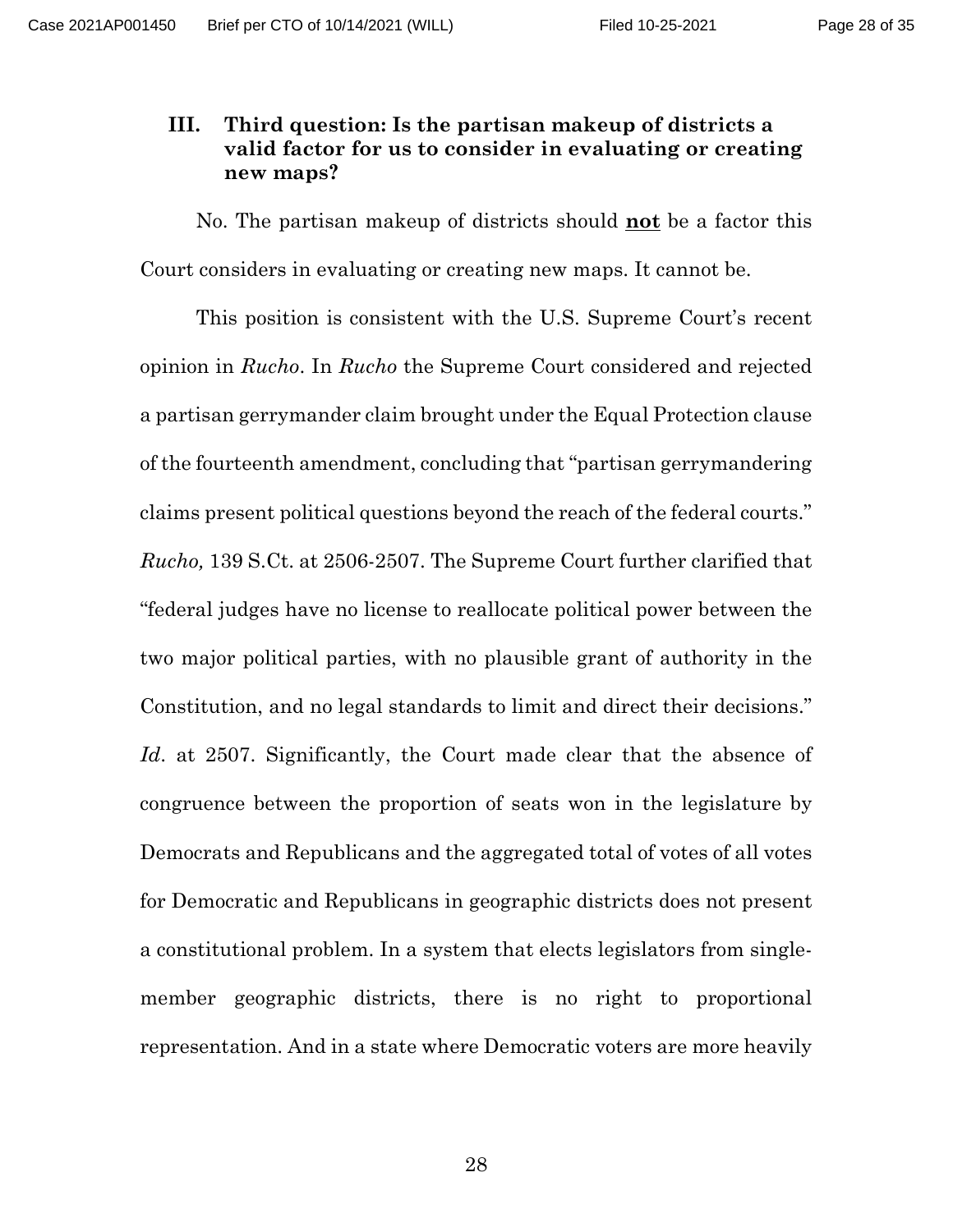geographically concentrated than Republican voters,[3](#page-28-0) there is no reason to believe the outcome will be proportional.

Although the Supreme Court was there concerned with the federal constitution, the same reasoning applies here—there is no plausible grant of authority in the Wisconsin Constitution for the consideration of partisan gerrymandering claims, nor are there legal standards to limit and direct this Court's decisions.

With respect to the former, this Court has "given the equalprotection provision of the Wisconsin Constitution and the parallel clause of the United States Constitution identical interpretation." *Funk v. Wollin Silo & Equip., Inc.*, 148 Wis. 2d 59, 61, n. 2, 435 N.W.2d 244 (1989). And there is no reason to deviate here. There is nothing in the text of the Wisconsin Constitution that suggests that the framers intended to allow a claim of so-called partisan gerrymandering under Wisconsin law. Neither the text of Wis. Const. art. I, §1 or [art. IV, §§ 2–](https://1.next.westlaw.com/Link/Document/FullText?findType=L&pubNum=1000260&cite=WICNART4S2&originatingDoc=I0e27e701ff2111d99439b076ef9ec4de&refType=LQ&originationContext=document&transitionType=DocumentItem&ppcid=565b042706864b53a3faab62b9ae3a82&contextData=(sc.Search)) [5](https://1.next.westlaw.com/Link/Document/FullText?findType=L&pubNum=1000260&cite=WICNART4S5&originatingDoc=I0e27e701ff2111d99439b076ef9ec4de&refType=LQ&originationContext=document&transitionType=DocumentItem&ppcid=565b042706864b53a3faab62b9ae3a82&contextData=(sc.Search)) suggest such a result.

<span id="page-28-0"></span><sup>&</sup>lt;sup>3</sup> This feature of Wisconsin's political geography has been noted by Courts before. For example, in *Gill v. Whitford*, the Supreme Court quoted the findings of the three-judge panel in that case, noting the lower court recognized that "Wisconsin's political geography, particularly the high concentration of Democratic voters in urban centers like Milwaukee and Madison, affords the Republican Party a natural, but modest, advantage in the districting process." *Gill v. Whitford*, 138 S. Ct. 1916, 1925–26, 201 L. Ed. 2d 313 (2018), (quoting *Whitford v. Gill*, 218 F. Supp. 3d 837, 921 (W.D. Wis. 2016)).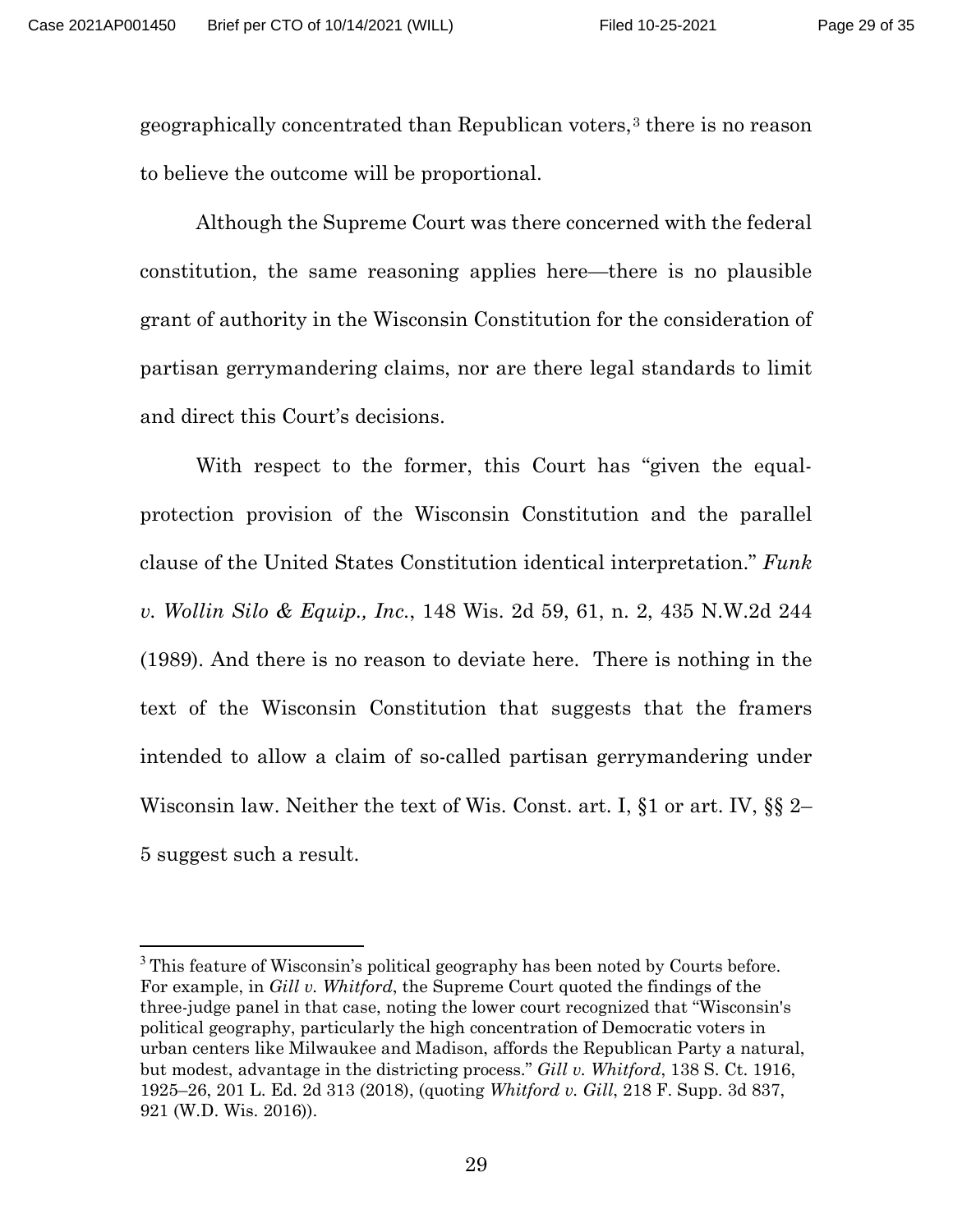In addition, the Wisconsin Constitution vests the power to draw legislative districts in a partisan body (the Legislature). Wis. Const., art IV. § 3. Given that, and given the fact that this Court has recognized redistricting as "inherently political" (*Jensen*, 2002 WI 13, ¶ 10) it would be nonsensical for this Court to review the inherently political decisions of a partisan legislative body in order to avoid partisan outcomes.

Moreover, while the language of art. I,  $\S$  1 certainly supports a claim based on "one person, one vote" there is no way to turn that into a claim based on partisan status. In rejecting the claim that the Equal Protection clause of the fourteenth amendment required them to review the partisan makeup of districts, the U.S. Supreme Court specifically noted that: "It hardly follows from the principle that each person must have an equal say in the election of representatives that a person is entitled to have his political party achieve representation in some way commensurate to its share of statewide support." *Rucho,* 139 S.Ct. at 2501. This is because in the "one person, one vote" context, a court can easily apply the standard because "each representative must be accountable to (approximately) the same number of constituents." *Id*. An individual's rights are easy to adjudicate under such a standard. However, the Court was clear "[t]hat requirement does not extend to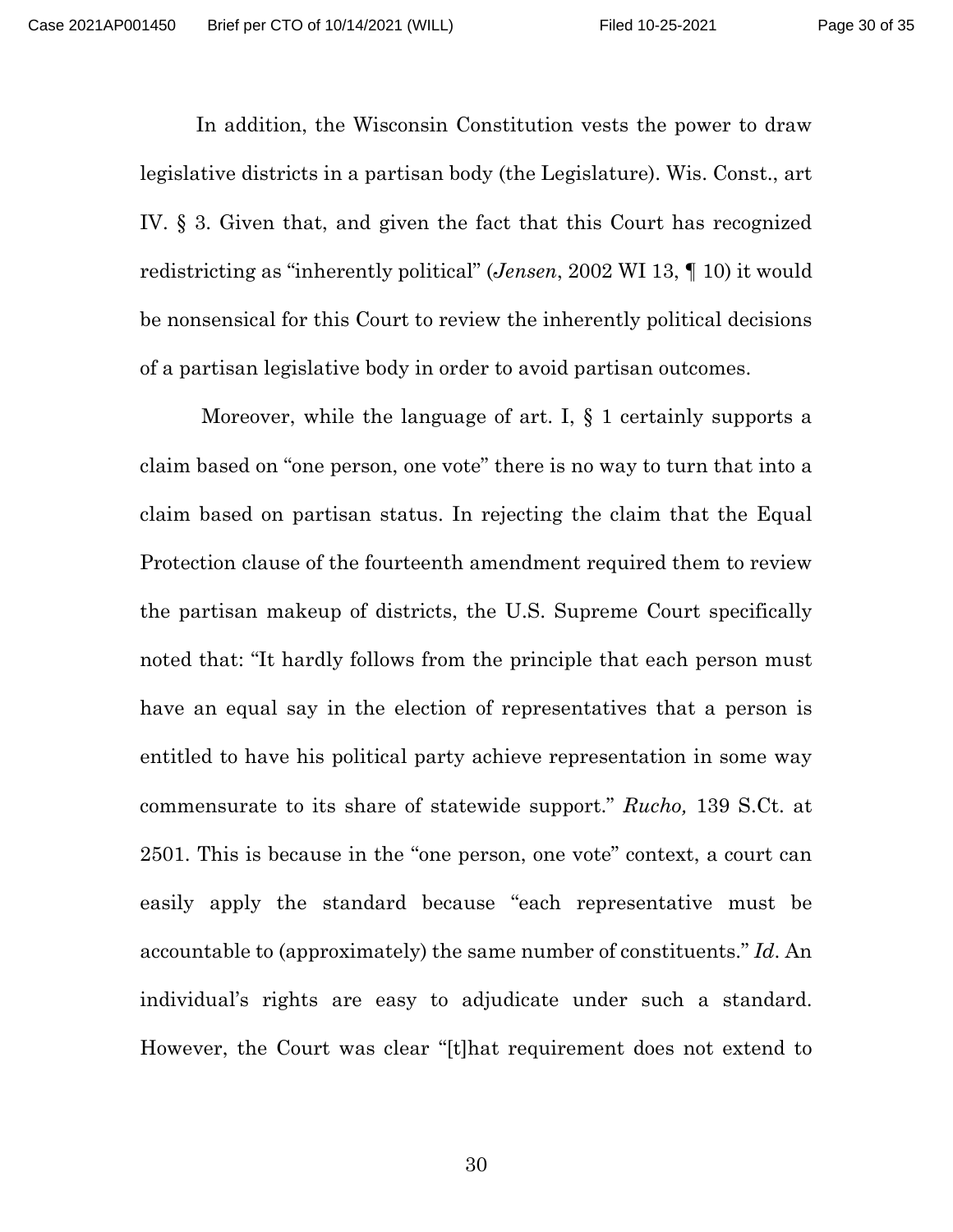political parties. It does not mean that each party must be influential in proportion to its number of supporters." *Id.* 

This is also consistent with the U.S Supreme Court's holding in *Gill v. Whitford*, 138 S.Ct. 1916, a year before *Rucho,* where the U.S. Supreme Court rejected a claim for partisan redistricting under the 2011 Wisconsin maps. The Supreme Court there stated that courts are "not responsible for vindicating generalized partisan preferences." *Gill v. Whitford*, 138 S. Ct. at 1933.

In *Rucho*, beyond rejecting partisan gerrymandering claims, the Supreme Court also cautioned that a partisan review would be "unprecedented expansion of judicial power," *Rucho* 139 S.Ct. at 2507. This Court, in reviewing and potentially modifying any redistricting map, should be wary of any such expansion of judicial power, especially where such an expansion would put this Court into the position of playing referee between competing partisan interests.

Further, even if this Court thought it might otherwise possess the license to review partisan gerrymandering claims, no rule exists by which to adjudicate it, or to apply such a standard in creating new maps. The Supreme Court of the United States acknowledged in *Rucho* that it had "struggled without success over the past several decades to discern judicially manageable standards for deciding such claims" before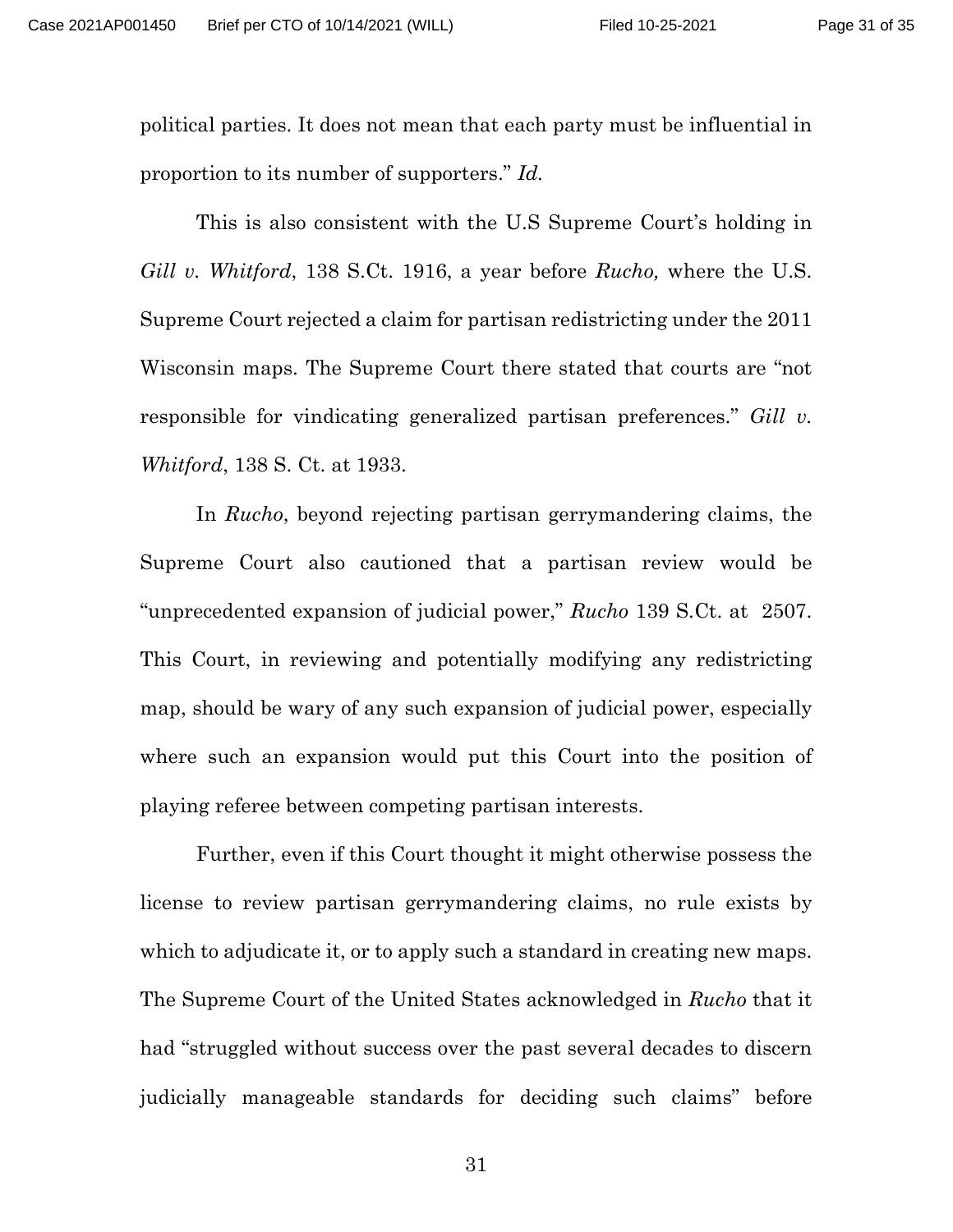abandoning the effort. *Id*. at 2491. Some parties to this action will, no doubt, suggest various tests, festooning them with various impressivesounding statistical terms in order to give them an air of authority. But none will "meet[] the need for a limited and precise standard that is judicially discernible and manageable." *Id.* at 2502. None will "provide[] a solid grounding for judges to take the extraordinary step of reallocating power and influence between political parties." *Id.*

For these reasons, this Court should not consider partisan makeup as a factor in reviewing or creating any redistricting map.

# <span id="page-31-0"></span>**IV. Fourth question: As we evaluate or create new maps, what litigation process should we use to determine a constitutional sufficient map?**

Consistent with the criteria for review outlined herein, the Petitioners suggest the following process be adopted by the Court to ensure a fair and efficient review:

First, all parties would submit their proposed map to the Court, as well as an expert report addressing why that map meets all the requisite factors necessary. Second, following those initial submittals, all parties would have an opportunity for limited discovery related to the expert reports if necessary.

Third, all parties would file responses to the other proposals and other expert reports. Following these two rounds of briefing, the Court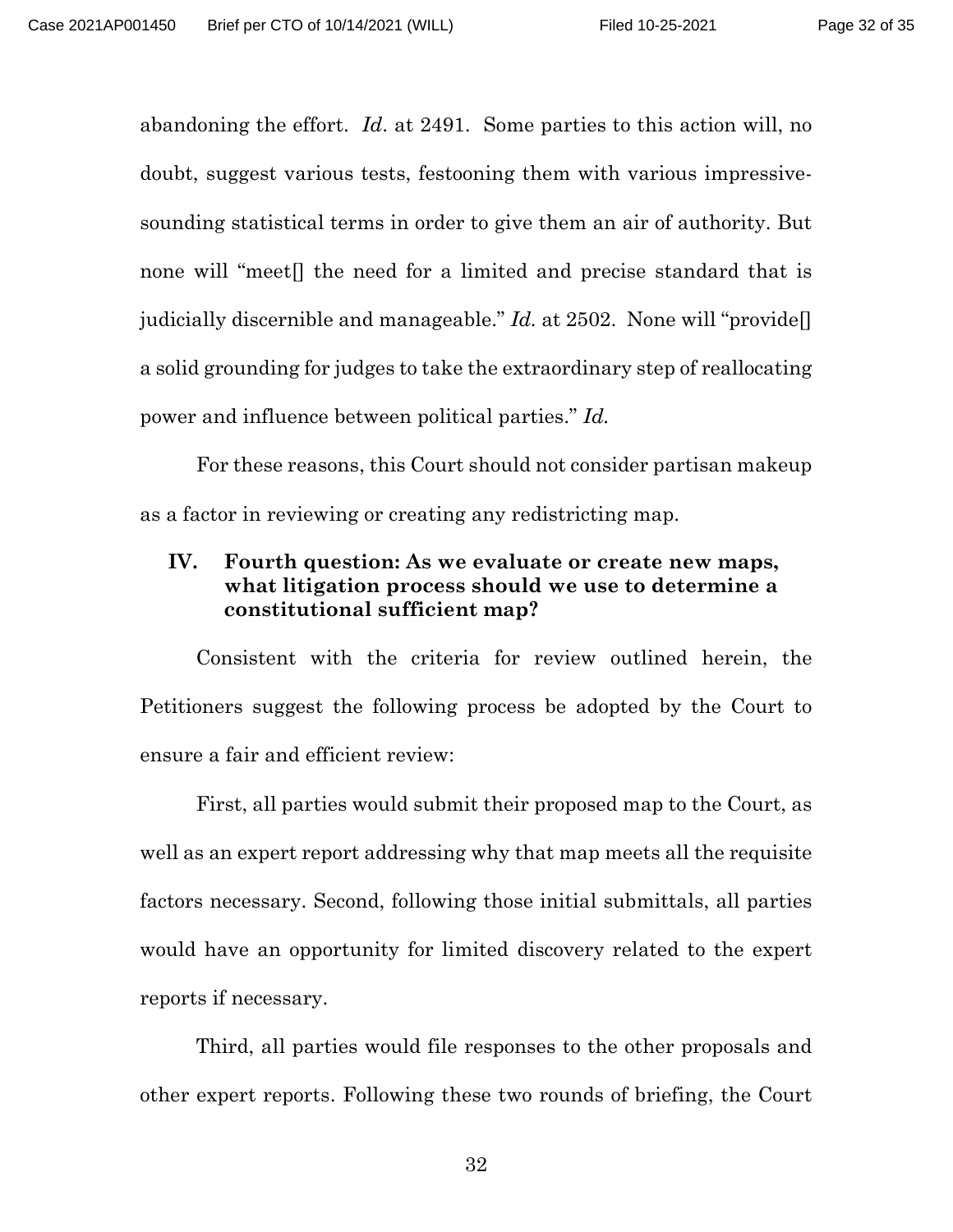would either select one of the parties' proposals, or draw its own (ideally in a manner that makes the least changes from the adopted maps in current law). If it thought that there were factual issues in need of resolution, it could refer the matter to a referee to take testimony.

The Court could enter a scheduling order consistent with this approach. This process would allow for ample opportunity for all parties to fully brief this court and to support their proposals with expert testimony. The Court would also have ample opportunity to hear from nonparties who may desire to participate in this action.

#### **CONCLUSION**

<span id="page-32-0"></span>The Petitioners respectfully submit these responses to the Court's questions as to how this litigation should proceed.

Respectfully submitted this 25th day of October, 2021.

WISCONSIN INSTITUTE FOR LAW & LIBERTY, INC. Richard M. Esenberg (WI Bar No. 1005622) Anthony F. LoCoco (WI Bar No. 1101773) Lucas T. Vebber (WI Bar No. 1067543) 330 East Kilbourn Avenue, Suite 725 Milwaukee, Wisconsin 53202-3141 Phone: (414) 727-9455 Fax: (414) 727-6385 Rick@will-law.org ALoCoco@will-law.org Lucas@will-law.org

*Attorneys for Petitioners*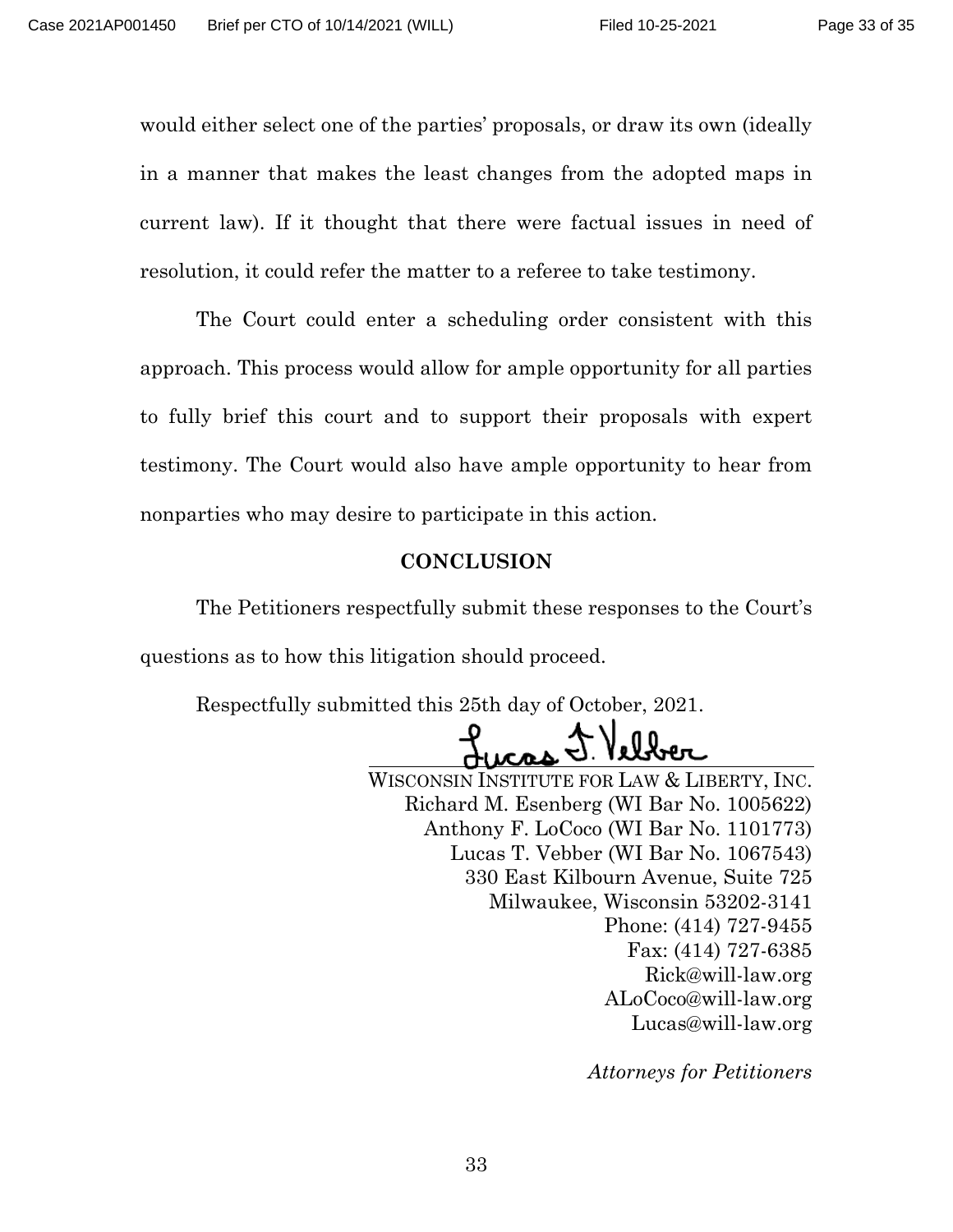#### **CERTIFICATIONS**

<span id="page-33-0"></span>I hereby certify that this brief conforms to the rules contained in s.

809.19 (8) (b), (bm), and (c) for a brief produced with a proportion serif

font. The length of this brief is 5,759 words.

Signed,

Lucas J. Velber

Lucas T. Vebber (WI Bar No. 1067543) 330 East Kilbourn Avenue, Suite 725 Milwaukee, Wisconsin 53202-3141 Phone: (414) 727-9455 Fax: (414) 727-6385 Lucas@will-law.org

*Attorney for Petitioners*